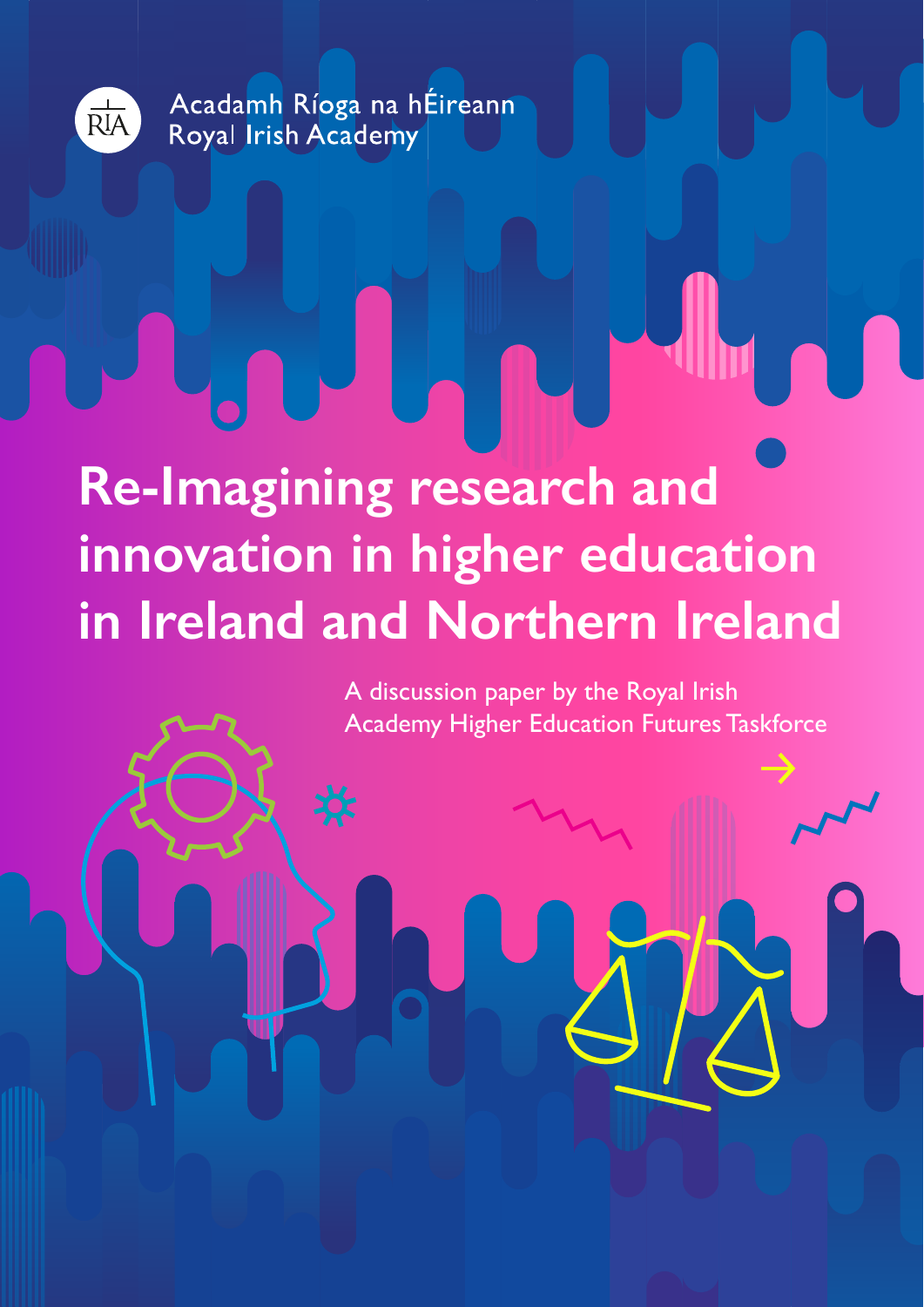## **PREAMBLE**

*In an era of rapidly changing and unprecedented global challenges, the landscape of higher education continues to evolve. The benefits of higher education are many, for the individual, for society and for the economy: from advancing knowledge and criticalthinking skills and improving health and life expectancy, to enhancing social cohesion and diversity and increasing the quality of civic life. However, the intensifying climate crisis and extreme environmental disruption; the displacement of millions of people and mass migration; demographic change and geopolitical instability; economic and social inequality and cyber-attacks on democracy, pose unprecedented global challenges requiring holistic and creative responses. Mastering these challenges will also galvanise the modernisation of the landscape of higher education on the island of Ireland, in Europe and globally.* 

*The Royal Irish Academy Higher Education Futures Taskforce was established in September 2020 to debate, identify and present a bold but viable vision for the higher education sector on the island of Ireland in the years ahead. The Taskforce paid special attention*  to the development of the higher education ecosystem over the longer term and how its development may affect and change the *policy and structural framework for higher education on the island of Ireland. How must we reshape higher education to meet changing societal needs and urgent global challenges?*

*Existing higher education policies date from 2009 (in Northern Ireland) and 2011 (in Ireland) but the landscape has changed substantially since that time. Recent drivers of change include: the development of technological universities; enhanced emphasis on linkages with the further education sector; commitment to greater north–south collaboration in higher education provision and research; the UK's departure from the European Union; new modes of delivery in the higher education sector, accelerated by the impact of the COVID-19 pandemic; and a growing awareness of the value of a strong science–policy dialogue.* 

*The establishment of the new Department of Further and Higher Education, Research, Innovation and Science (DFHERIS) in Ireland offers an exciting opportunity to refresh strategic priorities for higher education and research, and to develop further the immense reservoir of expertise and talent housed and nurtured within higher education on the island. These ambitions are bolstered by the Department for the Economy (Northern Ireland)'s long-term vision of a higher education sector that is vibrant and of international calibre; pursues excellence in teaching and research; plays a pivotal role in the development of a modern, sustainable knowledgebased economy; supports a confident, shared society; and recognises and values diversity.* 

*Informed by recommendations and analysis provided by over 100 organisations, stakeholders, interested parties and individuals in response to an extensive consultation exercise, the Taskforce has produced five papers on the future of higher education in Ireland and Northern Ireland. The titles of the five papers are:*

- *1) Higher education on the island of Ireland in 2035: a values-based vision of institutions advancing society, culture and the economy*
- *2) The future landscape of higher education*
- *3) The role of regions and place in higher education on the island of Ireland*
- *4) Equality, diversity and inclusion in higher education*
- *5) Re-imagining research and innovation in higher education in Ireland and Northern Ireland*

*This paper considers the future of research and innovation in higher education in Ireland and Northern Ireland. Other position papers will address in detail some subjects that are briefly referenced in this paper. By examining significant and pressing issues that challenge the research and innovation higher education landscape, the paper determines the avenues by which research funders and policy makers can strengthen their collaboration in international research and innovation. This Royal Irish Academy (RIA) policy document encompasses Arts, Humanities and Social Sciences (AHSS) as well as other scientific disciplines and indeed, interdisciplinary research in its assessment of research and innovation (R&I).* 

*The future direction of higher education (HE) R&I was explored by examining a number of related questions: how to encourage and support excellence and talent within the island of Ireland R&I ecosystem; what are the systemic deficiencies (in both Ireland and Northern Ireland and collaboratively) that need to be addressed in order to enhance the system; and what mechanisms or solutions are needed in order to achieve the ambition of establishing the island as a global leader in R&I.*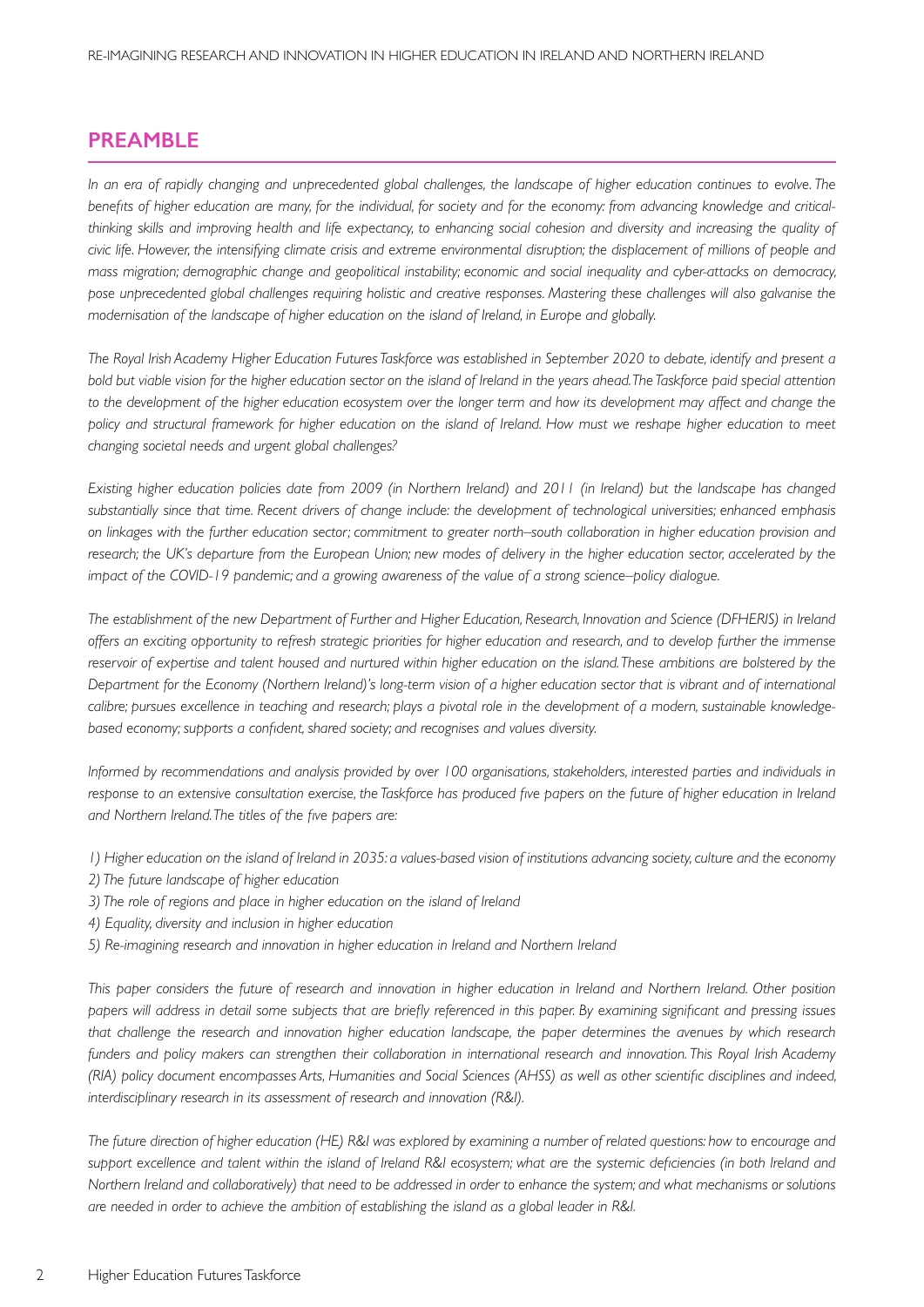*As a consequence, the paper considers several areas including:*

- *1. An assessment of current significant issues that challenge the R&I HE landscape.*
- *2. The European and global context in which research and innovation takes place and how to strengthen and maximise future collaborative opportunities with international partners.*
- *3. Opportunities, post-Brexit, to reinforce and expand UK–Ireland research collaboration and develop unique all-island research structures for mutual benefit.*
- *4. Parameters for possible changes and enhancements in the R&I HE ecosystem by outlining a number of opportunities that should be cultivated by the HE sector, governments and policy makers.*

*(October 2021)*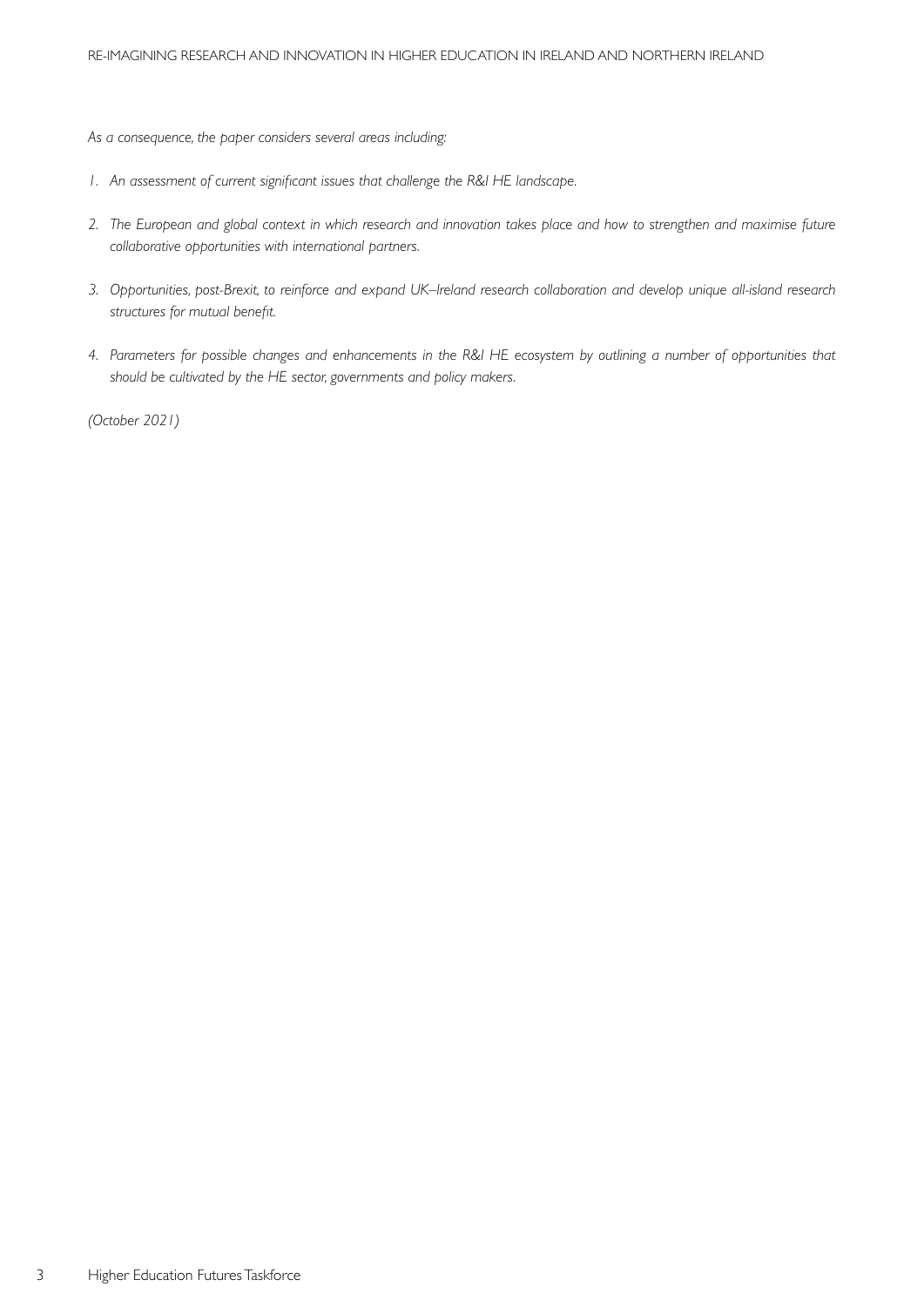## **CONTENTS**

| 1. Executive summary |                                                                            | $\boldsymbol{6}$ |  |
|----------------------|----------------------------------------------------------------------------|------------------|--|
|                      | 2. Introduction: The significance of research and innovation in            |                  |  |
|                      | higher education                                                           | 7                |  |
|                      | 3. The research and innovation landscape                                   | 8                |  |
|                      | The context for Ireland<br>L.                                              | $\overline{10}$  |  |
|                      | The context for Northern Ireland<br>Ш.                                     | П                |  |
|                      | III. The global context: Europe and beyond                                 | 2                |  |
|                      | 4. Cultivating areas of potential in research and innovation               | $\overline{13}$  |  |
|                      | Attracting, sustaining and retaining talent<br>L.                          | $\overline{13}$  |  |
|                      | Playing to our strengths: frameworks for knowledge creation, sharing<br>Ш. |                  |  |
|                      | and impact                                                                 | 4                |  |
|                      | III. Leveraging the distributed excellence model and boosting regional     |                  |  |
|                      | development and innovation                                                 | 15               |  |
|                      | IV. Prioritising funding and investment to ensure future sustainable and   |                  |  |
|                      | resilient public R&I systems                                               | 16               |  |
|                      | V. Strategic collaboration to leverage benefits for Northern Ireland       |                  |  |
|                      | and Ireland                                                                | 7                |  |
|                      |                                                                            |                  |  |
|                      | <b>5. Conclusion</b>                                                       | 9                |  |
|                      | 6. Appendix: Members of the HE Futures Research and Innovation group       | 20               |  |

**7.** References **19. In the case of the case of the case of the case of the case of the case of the case of the case of the case of the case of the case of the case of the case of the case of the case of the case of the ca**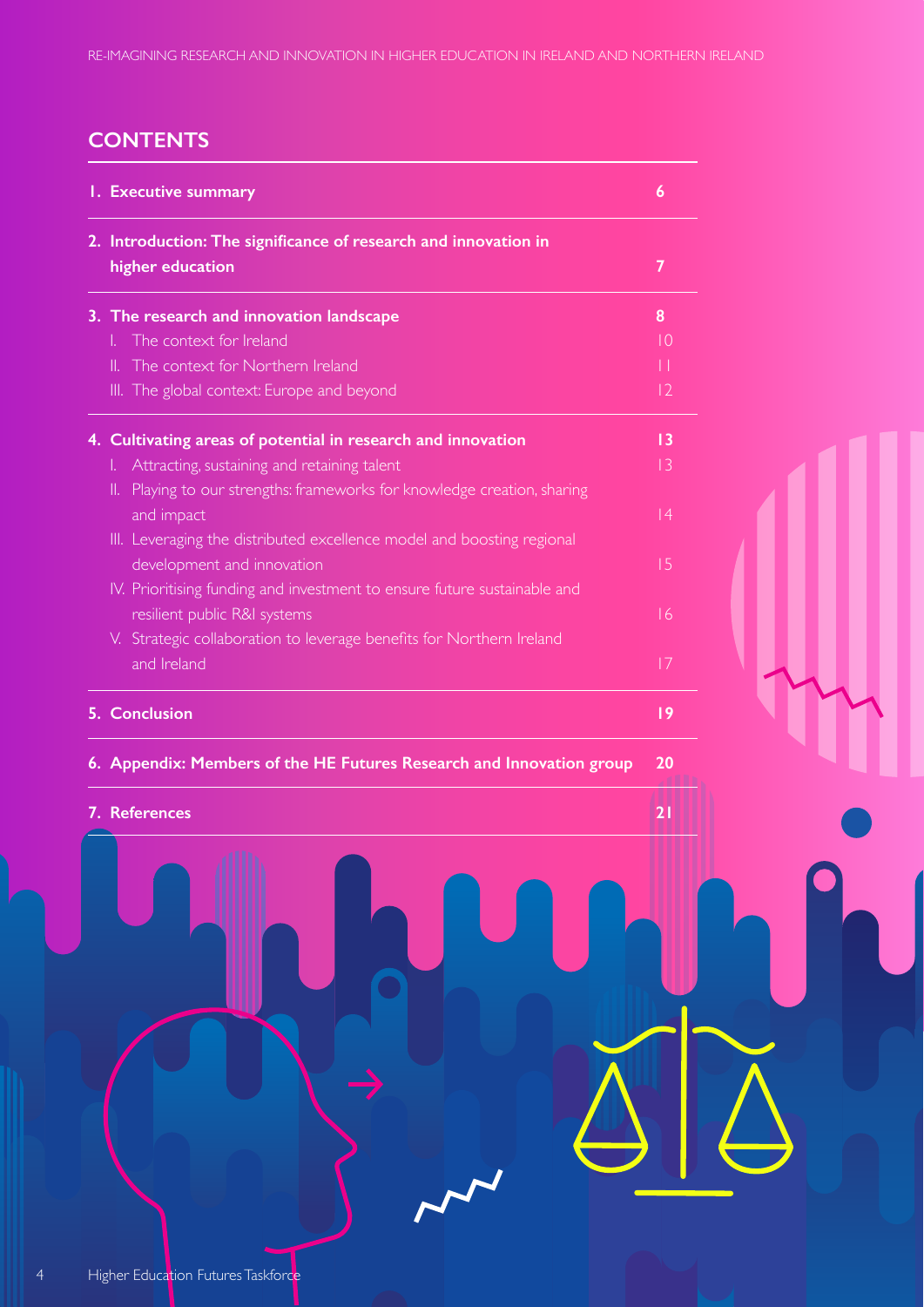## **ABBREVIATIONS**

| <b>AHSS</b>  | Arts, Humanities and Social Sciences                       |
|--------------|------------------------------------------------------------|
| <b>AIREN</b> | All-Island Research Excellence Network                     |
| <b>CDTs</b>  | Centres for Doctoral Training                              |
| <b>ECR</b>   | Early Career Researcher                                    |
| <b>EDI</b>   | Equality, Diversity and Inclusion                          |
| <b>EPSRC</b> | Engineering and Physical Sciences Research Council         |
| <b>FDI</b>   | Foreign Direct Investment                                  |
| <b>GBARD</b> | Government Budget Allocations for Research and Development |
| HE           | Higher Education                                           |
| <b>HEIs</b>  | Higher Education Institutions                              |
| HEPI         | Higher Education Policy Institute                          |
| <b>IDR</b>   | Interdisciplinary Research                                 |
| <b>IRC</b>   | Irish Research Council                                     |
| <b>OECD</b>  | Organisation for Economic Co-Operation and Development     |
| <b>PRTLI</b> | Programme for Research in Third-Level Institutions         |
| R&D          | Research and Development                                   |
| <b>RDI</b>   | Research, Development and Innovation                       |
| R&I          | Research and Innovation                                    |
| <b>SDGs</b>  | Sustainable Development Goals                              |
| <b>SME</b>   | Small-Medium Enterprise                                    |
| TU           | Technological University                                   |
| <b>UKRI</b>  | United Kingdom Research and Innovation                     |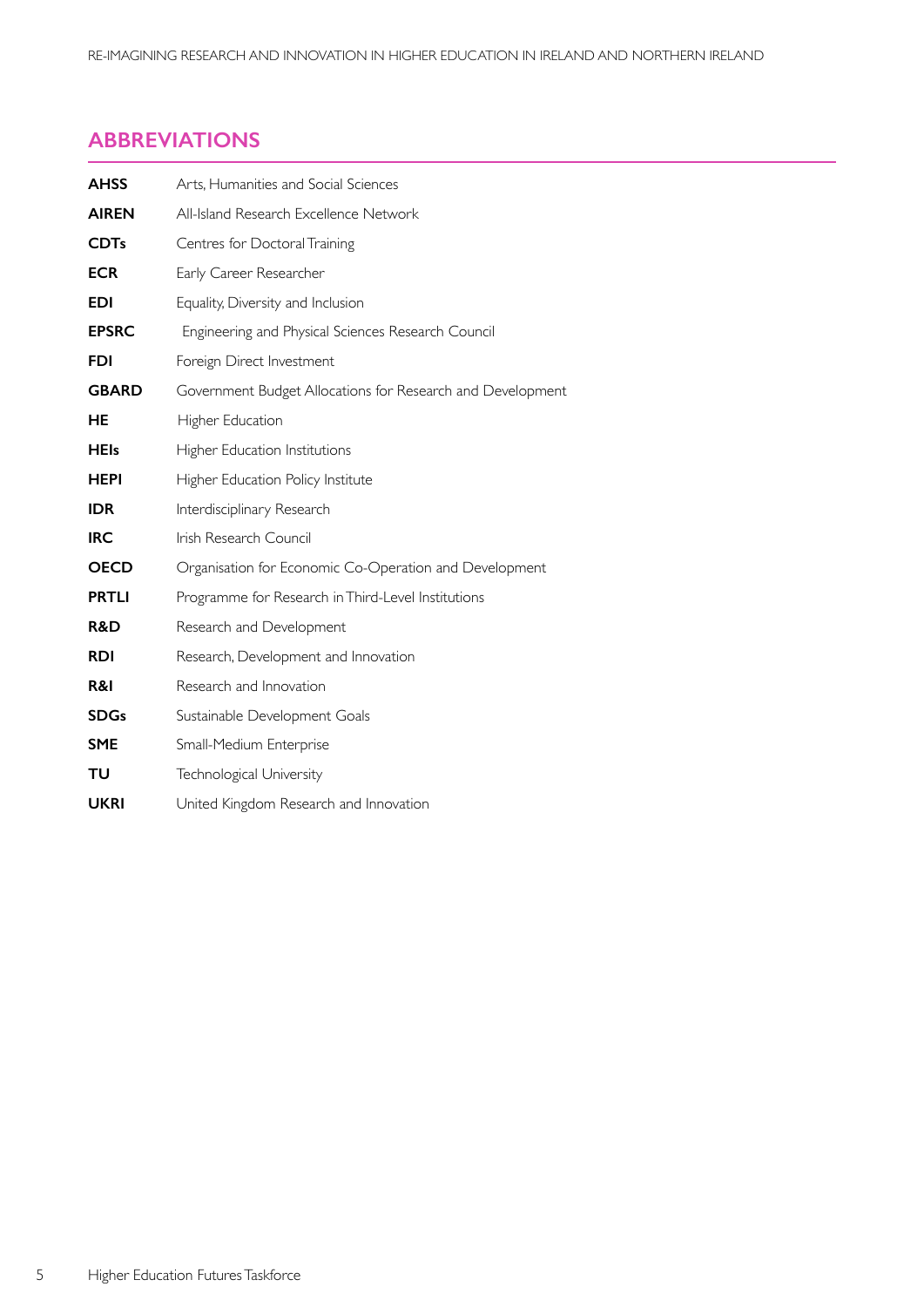## **EXECUTIVE SUMMARY**

The HE R&I ecosystem on the island of Ireland has huge potential to make a significant impact on the world stage, and to bring mutual benefit to both parts of the island. In a heathy ecosystem, individual higher education institutions (HEIs) have distinct strengths and excellence in research, and these can be used to complement and support that broad ecosystem. To further cultivate the potential of R&I in Ireland, Northern Ireland and/or on the island as a whole, the HE Futures Taskforce proposes five overarching areas of opportunity:

- **Attracting, sustaining and retaining talent:** The global competition for talent has intensified. Both Ireland and Northern Ireland require a strong portfolio of research funding instruments to retain top talent across all disciplines and to attract new talent from elsewhere. Central to this are strong individual funding opportunities for mid-career and senior faculty to maintain their research momentum through open competition, as well as increased hiring opportunities and competitive funding streams for early career researchers and academics. Furthermore, doctoral training is vital for the future success of R&I in both jurisdictions and is a potential area for greater co-operation on an all-island basis. Diverse, secure and sustainable career paths based on equality, diversity and inclusion in HE are required. Consideration should be given to an all-island HE and research area which would have the key objective of retaining talent on the island.
- **Playing to our strengths:** Frameworks for knowledge creation, sharing and impact. To build agility and preparedness for research across all disciplines so as to be prepared for current and future challenges, seed funding to build multi and transdisciplinary research networks and the co-design of initiatives are required. The full integration of the AHSSs and creative arts in research funding calls would enhance a holistic response to societal challenges and there is potential in the public R&I system in Northern Ireland, Ireland and on the island as a whole for leadership in the area of interdisciplinary research, and in particular in optimising the embedding of AHSS research for local societal and/or global goals. There is also the potential for leadership in enabling co-creation of knowledge through research partnerships outside academia. As an island, there is ample room for an innovative testing ground on intersectoral and cross-border collaborative partnerships.
- **• Leveraging the distributed excellence model and boosting regional development and innovation:** Over the past two decades, the development of the HE and research performing systems in Ireland and Northern Ireland has been characterised by investment in interinstitutional centres and collaborative initiatives, including with the private sector, whether regionally or nationally. This policy is grounded in a distributed excellence model for R&I. Based on specialisms and excellence, HEIs secured funding in their own right and for research clusters. Going forward, the traditional researchintensive universities, the newly established technical universities (TUs) and other HEIs will be key, individually and collectively, to delivering further regional development. Institutions should declare their priorities and their hubs of research expertise so as to enable clarity. An increase in overall government investment in R&I will have to be considered in order to 'make room' for the growth in R&I capacity in TUs.
- **• Prioritising funding and investment to ensure future sustainable and resilient public R&I systems:** As small, open, export-driven economies, Ireland and Northern Ireland must be ahead of the curve in terms of investment in R&I. In Ireland, an increase in public investment in research is needed to achieve the national objective of moving from being a Strong Innovator to an Innovation Leader. Annual research funding would need to be increased by an additional €350 million/ year to reach the EU average of 1.3% for Government Budget Allocations for Research and Development (GBARD) as a percentage of total government expenditure. In Nor thern Ireland, research and development (R&D) investment sits at 1.6% of GDP, compared to the UK average of 1.7%. In Ireland, research funding structures also require consideration. A diversity of funding sources which have clear roles and mandates, and which fulfil different policy objectives, strengthens a system. On an all-island basis, in addition to enhancing infrastructure, increased infrastructure sharing would have benefits for researchers and also for governments by increasing the return on investment.
- **• Strategic collaboration to leverage benefits for Northern Ireland and Ireland, enhanced partnerships and allisland collaboration for mutual benefit:** There is now a timely opportunity to draw on respective strengths, enhance collaboration and work towards mutually beneficial common objectives in research and innovation at an all-island level.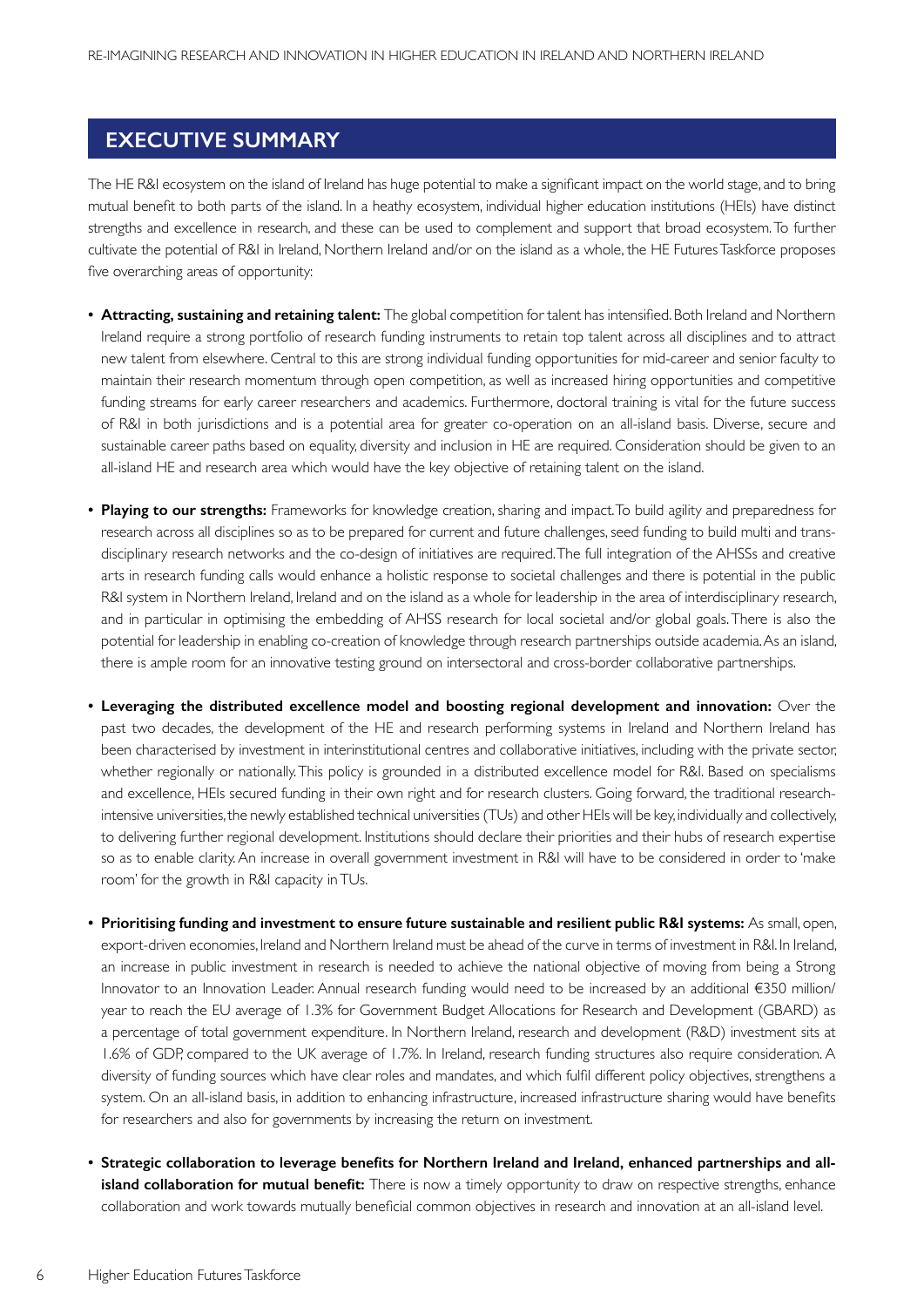Significantly, this would create a foundation for enhanced engagements with, and leveraging of funds from the UK (for Nor thern Ireland), Europe (for Ireland and Nor thern Ireland) and other countries such as the USA (both jurisdictions).The Taskforce recommends the establishment of an all-Island Research and Innovation Advisory Council. This would provide a continuously updated source of expert, independent policy advice and evaluation for both jurisdictions and governments and their agencies on the various aspects of R&I policy.

## **INTRODUCTION**

#### **The significance of research and innovation in higher education**

Higher education's fundamental purposes are the creation, transmission and preservation of knowledge. While each of these can, and do take place outside higher education, it is their combination in academia that creates unique value between research, innovation, scholarship and teaching.

R&I are among the cornerstones to economic and social progress. A public R&I system is both a key strategic asset and a component of the global ecosystem, delivering economic and social progress regionally, nationally and internationally. The benefits of R&I are diverse, influencing the health and wellbeing of the population, supporting the generation of evidenceinformed policy, driving societal and cultural change, strengthening indigenous companies, anchoring foreign direct investment (FDI) and protecting cultural heritage and assets for future generations. Given the consequences of climate change, R&I will be a key enabler of transition to a green, digital and sustainable knowledge-based economy and society, and contribute to economic growth and recovery and environmental sustainability.

Moreover, equality, diversity and inclusion (EDI) will be critical for a successful and vibrant R&I environment. A strong R&I ecosystem is broad-based. For example, AHSS form an intrinsic part of the cultural and educational ecosystem, with the creative economy being a critical part of the UK's and Ireland's profiles and international recognition, as dynamic, questioning societies, responsive to change and capable of making world-leading contributions. The perspective of the humanities in R&I is essential for an understanding of the social, cultural and ethical impact of the most significant trends confronting humanity in the modern world.<sup>1</sup>

The creation and sustaining of a broad knowledge foundation to draw upon cannot, however, be taken for granted. It is the bedrock to, and gateway for, participation in global research networks which enable our systems to play their role in contributing to global challenges. The COVID-19 pandemic has underlined the need for international engagement and partnerships in response to pressing global challenges in the areas of health, climate action, food security and migration, among others. The pandemic has severely impacted higher education. However, this challenge presents an opportunity to think afresh about the future of higher education across the island of Ireland.

Beyond the immediate demands of the post-COVID-19 recovery, HE R&I is at a transition point in relation to other global changes. The evolving HE landscape includes a co-ordination across global challenges; digitalisation and new and emerging technologies; changes in demographic profiles; a global HE market; and a need to address environmental sustainability. HE R&I, therefore, cannot be viewed through a single lens. By 2040 there will be an estimated one million extra people living on the island of Ireland. 'This population growth will require hundreds of thousands of new jobs, new homes, and heightened cultural and social amenities, enhanced regional connectivity and improved environmental sustainability.<sup>' 2</sup> This will have a significant impact on the HE sector, both in terms of addressing the challenges highlighted, but also increasing demand for skills acquisition, innovation and attracting and retaining talent and investment. HEIs are 'hubs of influence and activity,reaching deep into the lives of so many different people in each region, acting as a store of understanding of the character of local industry sectors, the needs for upskilling and reskilling and the range of potential for enterprise.<sup>'3</sup>

7

<sup>1</sup> Irish Humanities Alliance, Dublin 2019 By Imagination We Live. A Strategy for the Humanities, 2020-2030

<sup>2</sup> Project Ireland 2040 https://www.gov.ie/en/campaigns/09022006-project-ireland-2040/

<sup>3</sup> What's good for the city is good for the university: higher education's vital role in the post-Covid recovery https://www.universitiesuk.ac.uk/blog/Pages/ higher-education-role-post-covid-recovery.aspx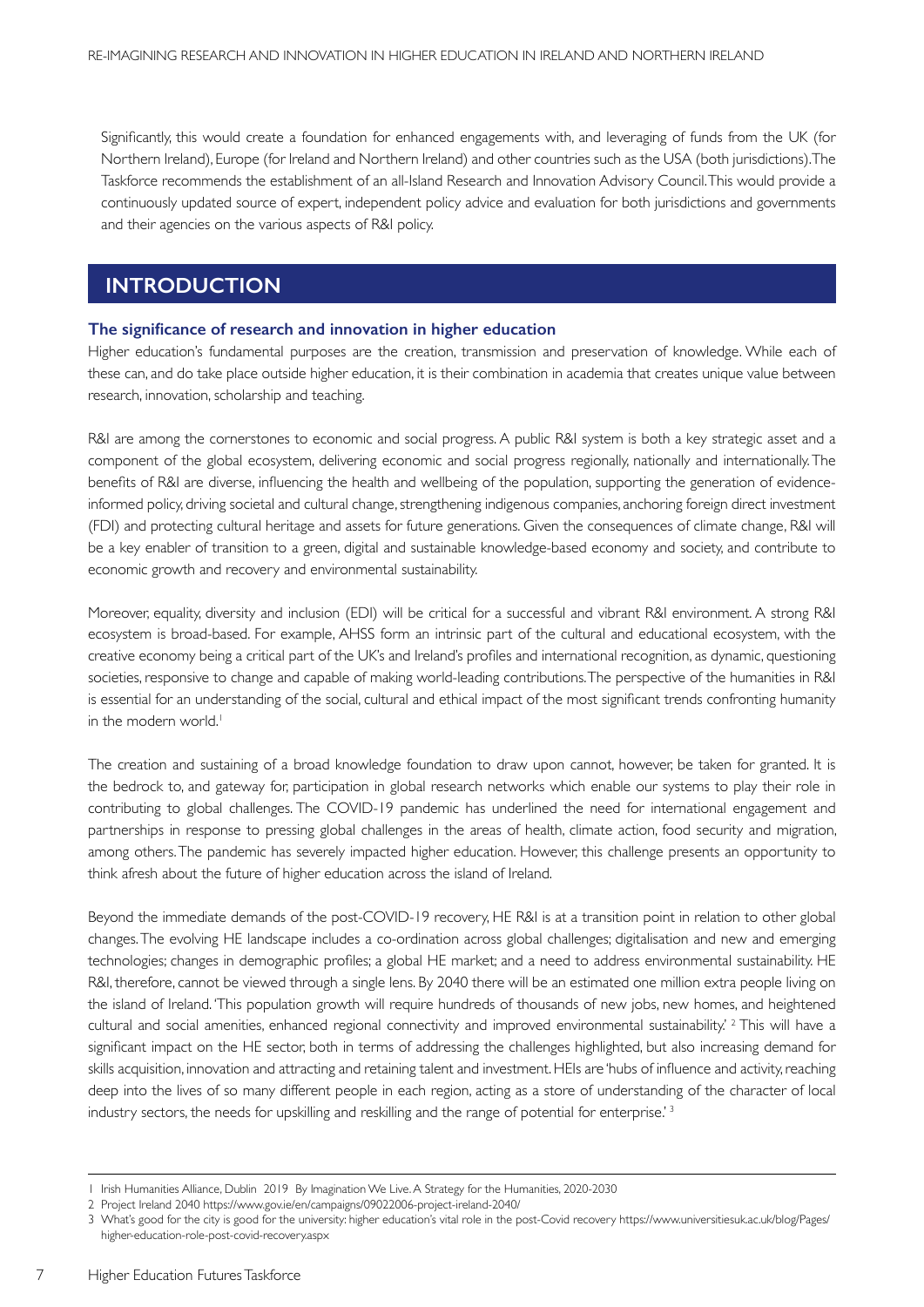Despite all of these challenges, the island of Ireland is in the advantageous position of being able to build on a strong and well-connected R&I ecosystem. Governments in both jurisdictions can build on this strength and network to secure and extend the R&I base. In this paper, we outline the current ecosystem and present some opportunities for strategic change to approaches, re-imagining R&I, with the aim to draw on strengths across the island for the shared benefit of all.

## **THE RESEARCH AND INNOVATION LANDSCAPE**

'Over the past 30 years, through investment in research, development and innovation (RD&I) initiatives, Ireland has developed a strong innovative and internationally competitive enterprise base, growing employment, sales and exports' <sup>4</sup> and Northern Ireland, in turn, has become one of the most innovative regions in the UK 'with record expenditure in recent years on Research and Development'. <sup>5</sup> To maintain a globally competitive edge, a key focus for Ireland's and the UK's HE R&I strategies has been to strive towards research excellence. Excellence is, however, diverse and does not follow one model or schema of thought or strategy. It is clear, though, that effective structures need to be in place to allow research excellence to be achieved (including on a global scale) and for innovation to flourish. In order to meet this potential a number of challenges to the ecosystem need to be addressed: these include having the right mechanisms to support R&I and having the appropriate talent to make the most of these mechanisms.

Low levels of R&D investment by the majority of companies north and south, however, places a disproportionate importance on public interventions. Given the Small-Medium Enterprise (SME) dominance of the Nor thern Ireland economy and the productivity gap between SMEs and multinational corporations in Ireland, improvement in R&D activity across the full breadth of enterprises would play a significant role in enhancing economic growth across the island. <sup>6</sup> Investing more heavily in programmes to support HEIs to work on R&I problems with and for SMEs could catalyse the required improvement in enterprise R&D activity.<sup>7</sup> For Northern Ireland, this underinvestment is due in part to various periods of political instability in the region and the uncertainty created by the UK's withdrawal from the EU. The latter, in addition to the limited absorptive capacity of SMEs, has impacted on enterprise R&D activity in Ireland. 8 Figure 1 demonstrates where the majority of R&D takes place across the island:

8

<sup>4</sup> Department of Further and Higher Education, Research, Innovation and Science. Statement of strategy submissions from government departments https://assets.gov.ie/125791/10772d42-90d5-42ff-8d38-a96b6eee7ea3.pdf

<sup>5</sup> See Innovation Strategy for Northern Ireland. Innovate NI. September 2014–2025. Northern Ireland Executive https://www.economy-ni.gov.uk/sites/ default/files/publications/deti/Innovation-Strategy-2014-2025\_2\_0.pdf

<sup>6</sup> For Northern Ireland, see Innovate NI Strategy. For Ireland, see National Research and Innovation Strategy 2021–27 consultation paper https://www.gov.ie/en/publication/a526a-national-research-and-innovation-strategy-2021-to-2027-consultation-paper/

<sup>7</sup> An example of this is the Catapult Network in the UK – which supports businesses in transforming great ideas into valuable products and services and established by Innovate UK https://catapult.org.uk/

<sup>8</sup> Page 29 of Mid-term review of innovation 2020 https://enterprise.gov.ie/en/Publications/Publication-files/Mid-term-Review-of-Innovation-2020.pdf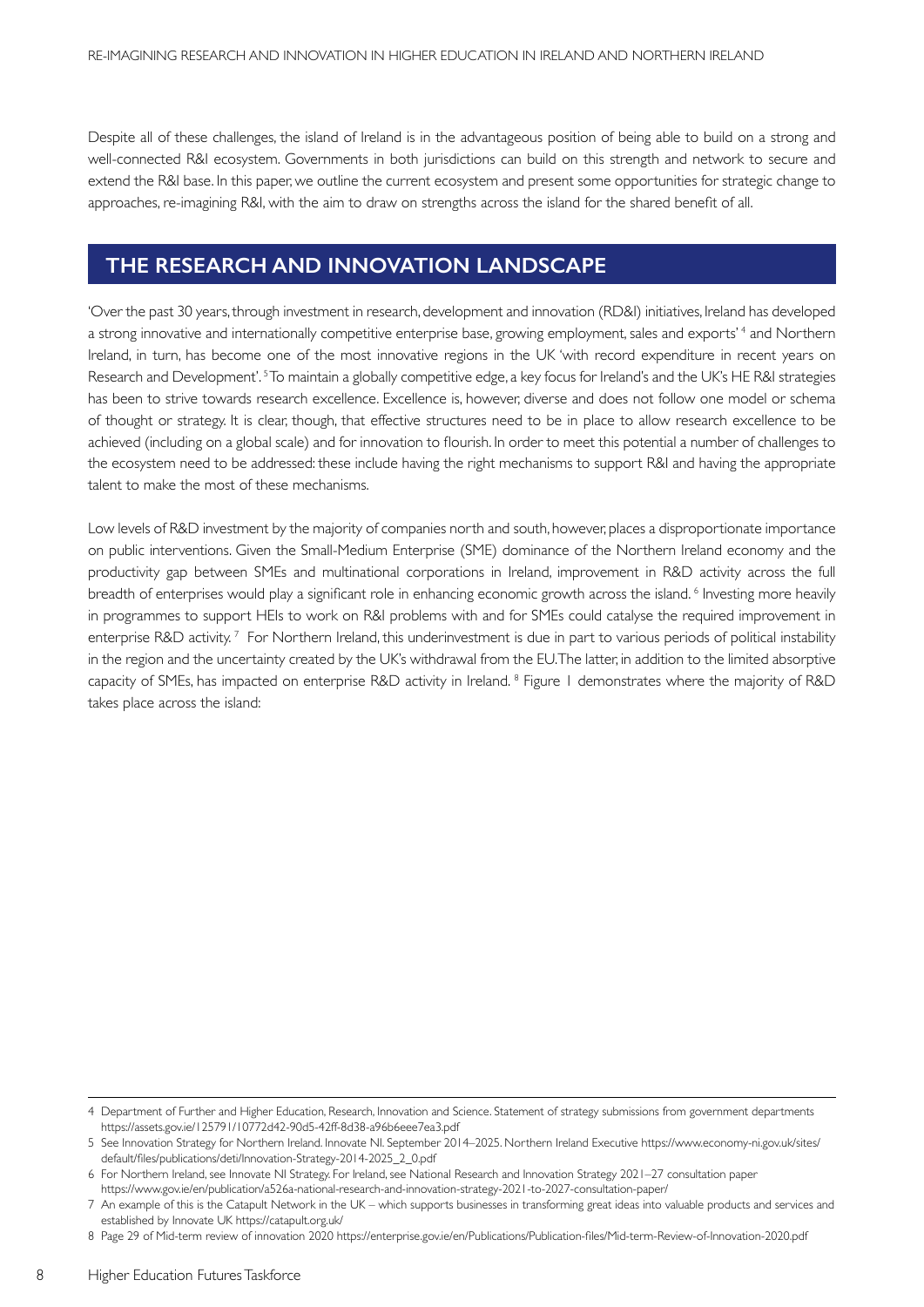



According to the League of European Research Universities, 'Attracting talented individuals from anywhere in the world to a research career in Europe is the single most crucial factor in developing a globally competitive European Research Area. There can be no doubt that in order to attract the best talent, Europe's focus must be on fostering opportunities for excellent people in excellent environments starting with doctoral training and continuing throughout researchers' careers.' 10 This is also a critical challenge for the HEIs on the island of Ireland. It must be addressed not only through competitive salaries and supporting infrastructure, but by providing welcoming and supportive environments to our early career researchers (ECRs) and academics. The attraction and retention of highly skilled research talent are key to sustaining a knowledge-researchinnovation ecosystem. ECRs are central drivers in advancing the knowledge economy,societal change and scientific discovery. Maximising the economic, environmental and societal impact of research is therefore dependent on nurturing ECRs (PhDs

<sup>9</sup> For more information on these figures see The Royal Society and the Royal Irish Academy, Research and innovation in the Republic of Ireland and Northern Irelandhttps://www.ria.ie/sites/default/files/research\_and\_innovation\_in\_the\_republic\_of\_ireland\_and\_northern\_ireland\_04.09.pdf

<sup>10</sup> LERU: League of European Research Universities The European research area: priorities for research universities. LERU response to the European Commission consultation:The European research area framework, untapped areas of potential https://www.leru.org/files/The-European-Research-Area-Priorities-for-Research-Universities-Full-paper.pdf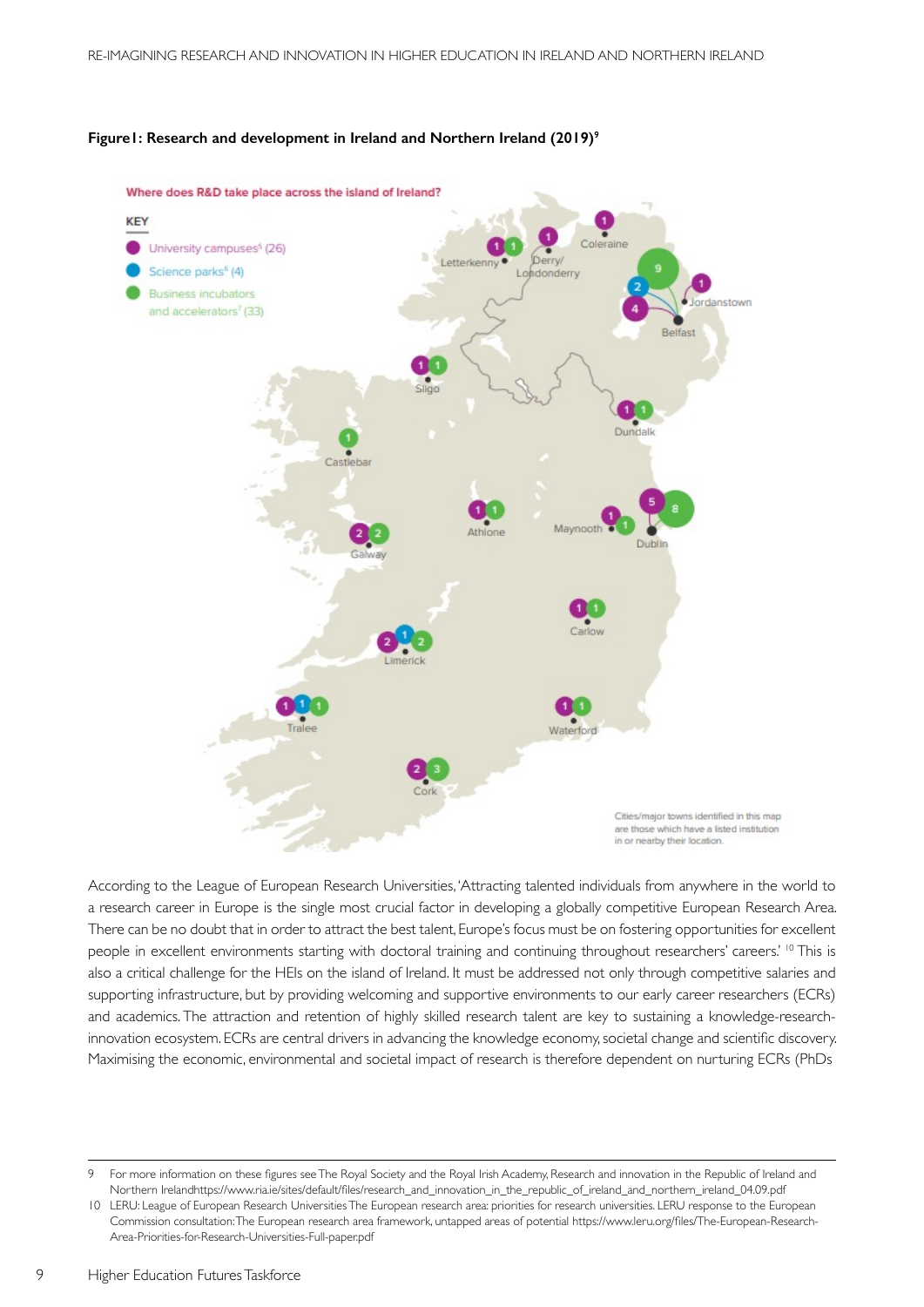and postdoctoral researchers, among others) who are entering the ecosystem today.<sup>11</sup> Retention and development are just as critical as attraction of talent from overseas. The importance of the roles of people and culture has been recognised by the UK government with the launch of its People and Culture strategy aimed at building a national ecosystem that allows all researchers to flourish and acknowledges all the roles that people play to support this ecosystem.<sup>12</sup>

To truly understand the opportunities that sit within the ecosystem on the island of Ireland, consideration needs to be given to each jurisdiction, alongside their interdependencies.

#### **1. The context for Ireland**

Over several decades, Ireland has built a strong reputation for R&I and is one of the leading RD&I locations in the world, particularly in attracting high-tech industries: pharmaceuticals, biotechnology, medical devices, ICT and financial services. Twenty years ago, Ireland could not have imagined the transformation that would take place across its research system, with such achievements as being placed among the top ten in global scientific ranking for overall quality of research (2016– 2017).<sup>13</sup> Ireland's 'investment in research and innovation has been instrumental in securing, diversifying and growing foreign direct investment, in licensing new technologies, in creating new companies, and in providing the highly educated workforce needed to grow the economy and contribute to society.<sup>14</sup> Ireland has developed from a base of 800 RD&I active firms, with a research spend of €300 million, to 1,800 RD&I active enterprises spending over €2.7 billion a year on R&D and continuing to support targeted, business focused RD&I is imperative for Ireland's ongoing economic development.<sup>15</sup>

Strategic investment in research excellence and high-quality facilities positioned Ireland on the global stage and it was able to harness this progress to emerge strong from the economic downturn. When consolidation of activity was required and there were significant financial constraints, the government's investment in R&I remained constant at approximately 1% of all government expenditure between 2011-2014.<sup>16</sup> The focus of that investment shifted, however, to address the immediate economic needs of the country.This contributed to significant growth in GDP but public investment in R&D did not keep pace with economic success, with the GBARD falling from 0.63% of GNP in 2009 to 0.29% in 2019. GBARD as a percentage of total government expenditure also fell from ~1% during the financial crisis to 0.92% in 2019. Despite this, the R&I system and its network of top-class researchers has resulted in Ireland today being first in the world in immunology, second in agricultural sciences and fifth in material sciences and neuroscience.<sup>17</sup> The research community also came to the fore in the fight against COVID-19 and in assisting the country through the pandemic.

Project Ireland 2040<sup>18</sup> and many government-led initiatives recognise the importance of R&I in addressing the many challenges ahead and in maintaining Ireland's prosperity and competitiveness in Europe and globally. Project Ireland 2040 and the current Programme for Government place a particular emphasis on regional development and addressing disparity outside

<sup>11</sup> One example of an initiative is that the RIA will be establishing an all-island Young Academy in Spring 2022. The Young Academy will bring together ECRs from all disciplines across the island of Ireland. Young academies have been established across the world and aim to contribute to societal change through interdisciplinary dialogue and public engagement, giving ECRs a distinct voice in research and policy discussions. Activities include: policy for research and higher education, promoting an inclusive and diverse research sector, science and policymaking, networking, advocacy education and outreach. See https://www.ria.ie/news/policy-and-international-relations-higher-education-futures/young-academy-survey-early-career. The UKRI has recently established the Future Leaders Fellowships to support talented people in universities, businesses and other research and innovation environments. They also allow universities and businesses to develop their most talented ECRs and innovators or to attract new people to their organisations, including from overseas. See https://www.ukri.org/our-work/developing-people-and-skills/future-leaders-fellowships/ 12 UK Research and Development People and Culture Strategy

https://www.gov.uk/government/publications/research-and-development-rd-people-and-culture-strategy 13 Science Foundation Ireland. Annual report and account 2016

https://www.sfi.ie/research-news/publications/annual-reports/SFI-Annual-Report-2016.pdf

<sup>14</sup> Innovation 2020, Ireland's strategy for research and development, science and technology. Excellence, talent, impact https://enterprise.gov.ie/en/ Publications/Publication-files/Innovation-2020.pdf

<sup>15</sup> See Observations and suggestions from the Department of Enterprise, Trade and Employment (DETE) relevant to the development of the Department of Further and Higher Education, Research, Innovation and Science (DFHERIS) strategy statement; and Central Statistics Office (CSO). Business expenditure on research and development https://www.cso.ie/en/releasesandpublications/er/berd/ businessexpenditureonresearchdevelopment2017-2018/ and Innovation 2020 Ireland's strategy for research and development, science and technology. Excellence, talent, impact https://enterprise.gov.ie/en/Publications/Publication-files/Innovation-2020.pd

<sup>16</sup> The R&D budget 2019–2020. Department of Enterprise, Trade and Employment https://www.gov.ie/en/publication/3d811-the-rd-budget-2019-2020/

<sup>17</sup> Science Foundation Ireland annual report https://www.sfi.ie/research-news/news/2019-annual-report/

<sup>18</sup> Project Ireland 2040 https://www.gov.ie/en/campaigns/09022006-project-ireland-2040/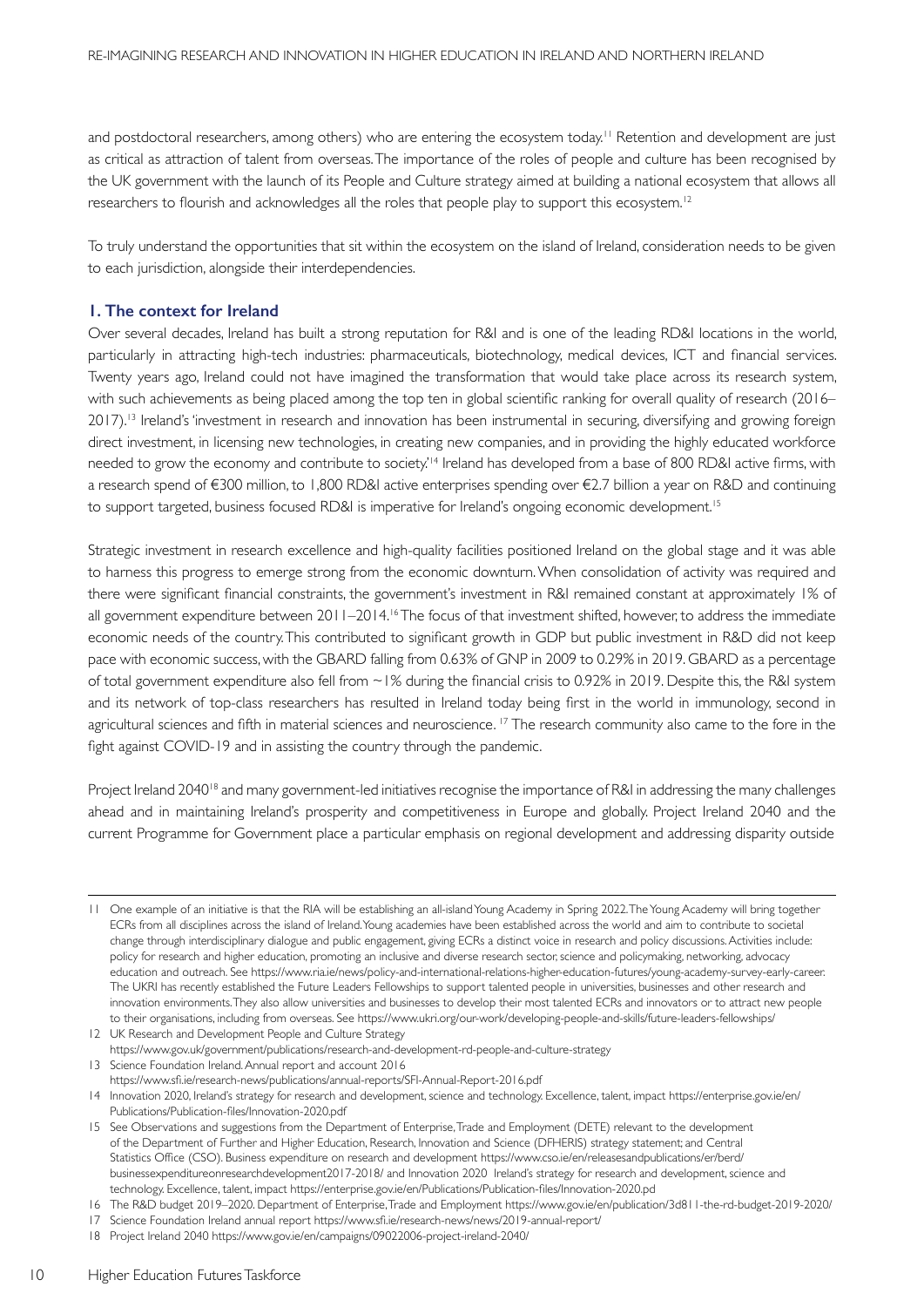large urban areas. <sup>19</sup> A key issue is the envelope of public funding invested in research in Ireland, which substantially lags behind other European counterparts.20 An additional €350 million per annum of state investment would need to be allocated to bring Ireland into line with the EU average of 1.3% for the GBARD as a percentage of total government expenditure, which still trails behind the innovation-leading countries. Expecting to compete effectively with other nations in the absence of investing at proportionate levels is not realistic. However, it is not just about the quantum of investment but also ensuring a diverse investment portfolio that can achieve the wide range of national objectives that research underpins.

#### **II. The context for Northern Ireland**

In Northern Ireland (NI), HE is positioned to play a pivotal role in economic and social recovery from the COVID-19 pandemic. Two major challenges for Northern Ireland are its low levels of R&D investment/innovation activity relative to the UK as a whole, and a skills deficit caused by a significant outflow of HE students to the rest of the UK, who do not subsequently return to live and work in Northern Ireland. Universities are core to the solution here, by acting as centres of research, innovation and knowledge exchange, and as providers of skilled graduates to meet demand and sustain growth in key sectors.

Low levels of R&D investment by the majority of companies in Northern Ireland in the past can be explained by the high proportion of SMEs within the ecosystem which places a disproportionate importance on public interventions. Despite this, the universities within Northern Ireland consistently 'punch above their weight' in key metrics. HEIs have a strong track record in spinning out new companies into the NI economy (90+), some of which are publicly listed on the London Stock Exchange. <sup>21</sup> This success has helped to shape the Northern Ireland Department for the Economy's newly published 10x Economy vision for a decade of innovation. <sup>22</sup>The vision outlines five priority clusters which map into R&I strengths within the HEIs, including digital, ICT and creative industries, agri-tech, fin-tech, advanced manufacturing and engineering and life and health sciences.Underpinning this vision is a draft NI Skills Strategy which seeks to address an undersupply of skills in physical, environmental and computer sciences, engineering and mathematics in particular, again drawing on the role of higher and further education institutions.

Northern Ireland has also been the focus of significant regional investment from the UK. Within Northern Ireland, this emphasis is also part of the 'levelling up' agenda as set out for the UK and demonstrated through initiatives such as the inclusive development of the Belfast City Deal and the Strength in Places awards. For example, the Belfast Region City Deal is a £850 million investment to facilitate inclusive growth in innovation, tourism, skills and infrastructure. Within the innovation ecosystem, it focuses investment on an Advanced Manufacturing Innovation Centre (AMIC), with a focus on data security, connectivity and analytics through the Global Innovation Institute (GII), an Institute for Research Excellence for Advanced Clinical Healthcare (iREACH), a Centre for Digital Healthcare Technology (CDHT) and a Screen and Media Lab (SMIL).The Derry & Strabane City Region City Deal, led by Derry City and Strabane District Council, and bolstered by further investment through the Inclusive Future Fund will see circa £250 million invested across the City Region.<sup>23</sup> The Causeway Coast and Glens Borough Council has prioritised expenditure of £62.5 million of its £72 million Growth Deal on an Enterprise Zone digital innovation hub, a school of veterinary medicine at Coleraine and a centre for drug discovery and pharmaceutical innovation. 24

Universities in Northern Ireland are leading in innovation projects in the areas highlighted in the 10X strategy. This investment is further supported by two awards through Innovate UK's Strength in Places competition, which focuses on industryacademic collaborations: £33 million to build zero emission ferries and also £43 million for the use of nano-technology in

<sup>19</sup> Programme for Government, Ireland https://www.gov.ie/en/publication/7e05d-programme-for-government-our-shared-future/ in addition to Irish government strategies and national policy agendas, including the Economic Recovery Plan, National Recovery and Resilience Plan, National Development Plan, Climate Action Plan, enterprise and investment strategies, regional development strategies, the next Smart Specialisation strategy and sectoral research and innovation strategies.

<sup>20</sup> See European Innovation Scoreboard ec.europa.eu/growth/industry/policy/innovation/scoreboards\_en

<sup>21</sup> This includes First Derivatives and Kainos Group on the London Stock Exchange and companies such as Fusion Antibodies, a spin out from Queen's University, Fusion Antibodies to become third Northern Irish company listed on the London Stock Exchange. https://www.tughans.com/latest-news/ fusion-antibodies-become-third-northern-irish-company-listed-london-stock-exchange/. In addition, Kainos, the Belfast-headquartered IT group, which listed on the London Stock Exchange, was promoted to the FTSE 250 in 2019. See, Queen's University Belfast IT spin-out rare among N Irelandbased firms to make index. https://www.irishtimes.com/business/technology/kainos-to-start-listing-on-ftse-250-1.3917479

<sup>22</sup> 10X Economy – an economic vision for a decade of innovation. 11 May 2021

https://www.economy-ni.gov.uk/publications/10x-economy-economic-vision-decade-innovation

<sup>23</sup> https://www.derrystrabane.com/citydeal

<sup>24</sup> https://www.causewaycoastandglens.gov.uk/uploads/general/210420\_LD\_Agenda\_Item\_6\_-\_Growth\_Deal\_(including\_appendices).pdf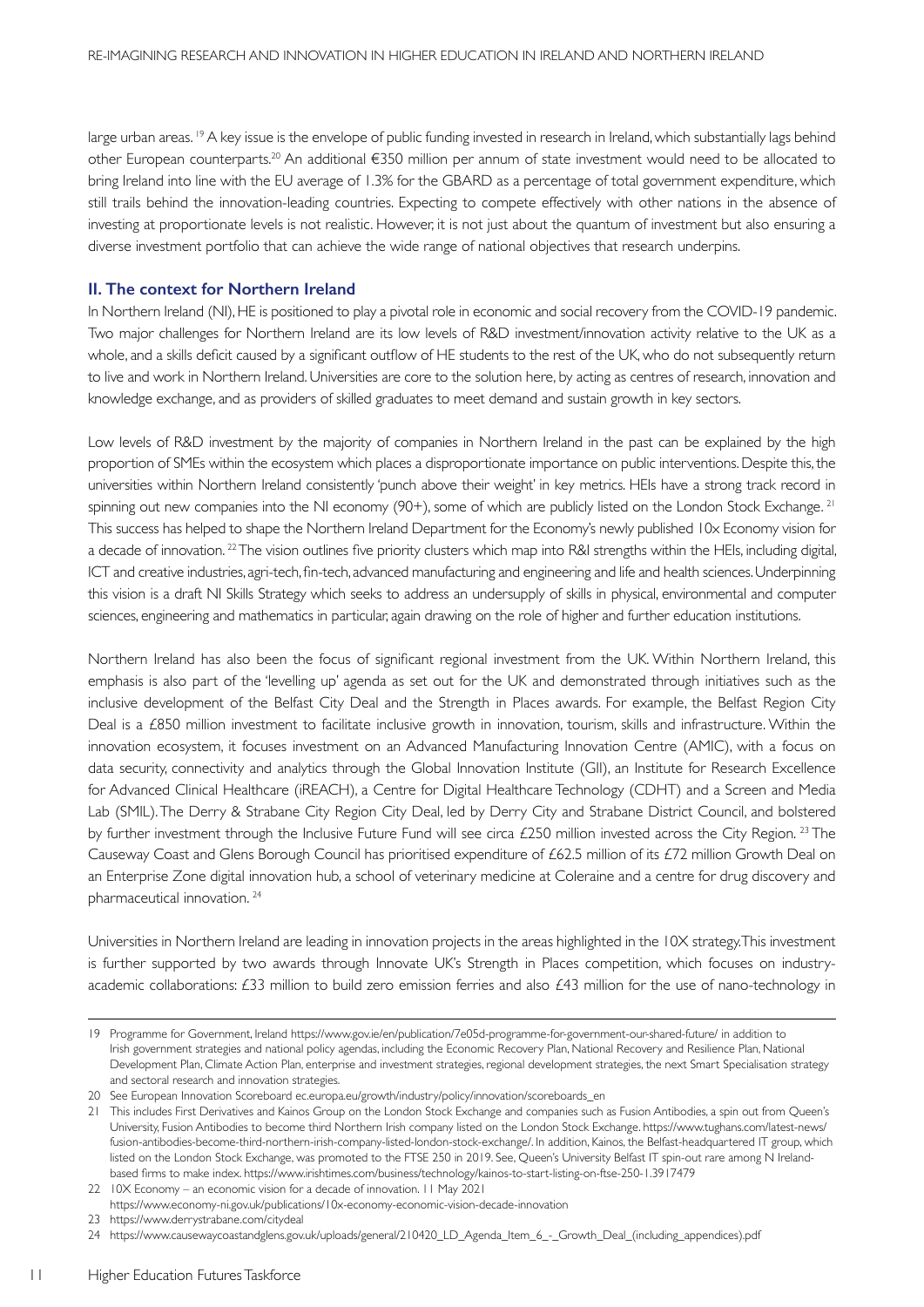manufacturing. Such investment should be the catalyst of change.

#### **III. The global context: Europe and beyond**

Research is an increasingly global endeavour, as evidenced by a recent report from Universities UK International which notes the significant growth in international collaborations and co-authorships.25 International research collaborations have increased more than ten-fold over the past 30 years. Currently, 57% of UK publications and 61% of Irish publications are internationally co-authored.26 International collaboration is vital for institutions that aim to produce outstanding research, increasing citation performance and combining talents and resources to address global challenges that no country can tackle alone.

The European Innovation Scoreboard and Regional Innovation Scoreboard show that both Ireland and Northern Ireland are classed as a strong innovators, with a performance between 100 and 125% of the EU average. However, Ireland currently ranks as the seventh lowest in Europe for R&D expenditure in the public sector (slightly above Bosnia and Herzegovina, Ukraine, Romania and Malta), with a score 17.5% of the European average.<sup>27</sup> Ireland's overall innovation performance has decreased strongly, most notably in the last three years,<sup>28</sup> while Northern Ireland's performance has increased by 20% over time.<sup>29</sup> R&D expenditure as a percentage of GDP in the public and business sectors in both Ireland and Northern Ireland is below the EU average. The public R&D expenditure as a percentage of GDP in three of the four Innovation Leader countries (Denmark, Finland and Sweden) is over 125% of the European average.A major objective for Ireland is to move from being a Strong Innovator to an Innovation Leader on the scoreboard. However, this will be almost impossible to achieve without significantly increasing the public investment in R&I. Indeed, the European Country Semester Report for Ireland 2020 notes 'more investment in R&D' as a priority area for additional investment in Ireland.30

The EU offers a range of opportunities to support R&I investment for Ireland. Ireland has secured €1.14 billion of Horizon 2020 funding to date, and despite the uncertainty caused by Brexit, which did reduce the number of applications, Northern Ireland has secured €95.2 million.31 According to information gleaned from the Horizon 2020 National Support Network, these figures include around 90 successful projects involving partners from Northern Ireland and Ireland. However, it is important to note that EU R&I funding is intended to complement rather than to replace national R&I funding. The European Commission's 'Strategy for international cooperation in a changing world' aims to strengthen the EU's leading role in supporting multilateral research and innovation partnerships to deliver new solutions to green, digital, health, social and innovation challenges.

The new EU framework programme, Horizon Europe, is structured into three main pillars: fundamental research across all research disciplines (pillar 1); collaborative research projects involving academia, industry and civil society, targeted at thematic research areas and global challenges (pillar 2); and dedicated funding to support innovation in industry and the creation and growth of innovation-led companies (pillar 3). The UK's participation within Horizon Europe provides further mechanisms of support for a co-ordinated effort of development of R&I on the island of Ireland. For example, Horizon 2020 has been an important source of funding to support R&I in Ireland, and, in conjunction with Interreg A programmes, has been critical to supporting cross-border research collaborations between organisations in Northern Ireland and Ireland. In addition to this, the PEACE PLUS programme builds upon the previous Peace programme, with Interreg A, and is worth approximately €1 billion. It has two interlinked core objectives: first, to take advantage of opportunities to boost economic regeneration, and second, to promote social inclusion, particularly for those at the margins of economic and social life.

<sup>25</sup> Universities UK International. Future International Partnerships. Putting the UK at the heart of global research and innovation collaboration https:// www.universitiesuk.ac.uk/universities-uk-international/insights-and-publications/uuki-publications/future-international-partnerships

<sup>26</sup> This increase in quantity of research activity has also been accompanied by a similar uplift in field weighted citation impacts for non-international publications (1.06, Ireland and 1.38, UK). For internationally collaborative publications, the figures are 1.95 (Ireland) and 1.87 (UK)

<sup>27</sup> See European Innovation Scoreboard https://ec.europa.eu/growth/industry/policy/innovation/scoreboards\_en and European Regional Scoreboard https://ec.europa.eu/growth/industry/policy/innovation/regional\_en

<sup>28</sup> European Innovation Scoreboard 2021, Ireland Country Report https://ec.europa.eu/docsroom/documents/45919. Within Ireland, the three regions are classified as Strong Innovator (Eastern and Midlands), Strong Innovator – (Southern) and Moderate Innovator + (Nor thern and Western). Northern Ireland is classified as Strong Innovator.

<sup>29</sup> Regional Innovation Scoreboard 2021, UK Country Report. Available at https://ec.europa.eu/docsroom/documents/45967

<sup>30</sup> See pages 80–6 of Research and innovation analysis in the European semester 2020 country reports, European Commission Directorate-General for research & innovation.Available athttps://ec.europa.eu/info/sites/default/files/research\_and\_innovation/strategy\_on\_research\_and\_innovation/ documents/2020\_compilation\_research\_and\_innovation\_sections\_in\_country\_repor ts.pdf

<sup>31</sup> Horizon 2020 Dashboard at https://ec.europa.eu/info/funding-tenders/opportunities/portal/screen/opportunities/horizon-dashboard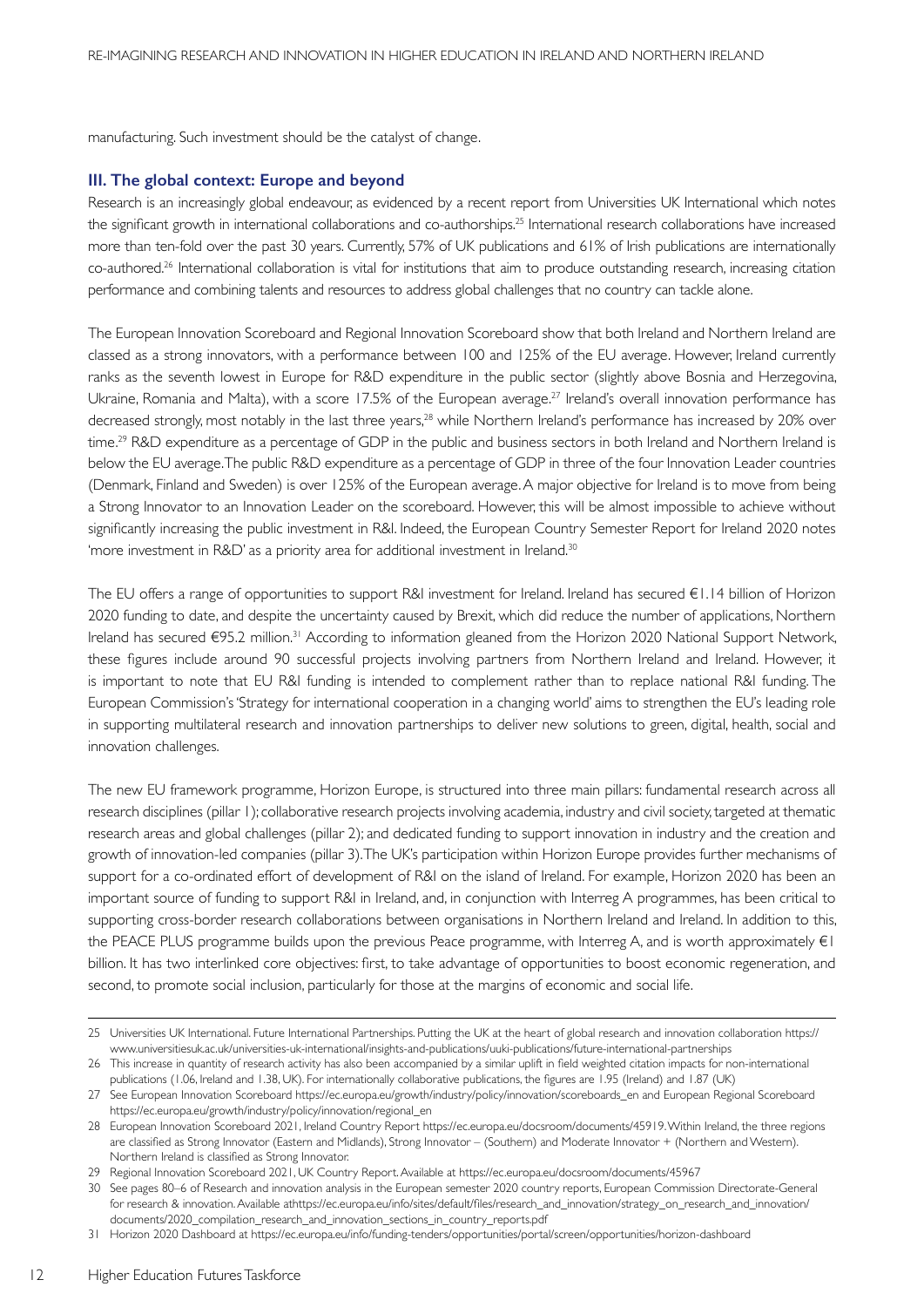Partnerships form an essential element of successful research. In October 2020, the Universities UK International report 'Future international partnerships: putting the UK at the heart of global research and innovation' stated that UK universities could work 'more, better and faster' with global collaborators in academia, industry and other institutions.<sup>32</sup> In recent times, there have been specific partnership initiatives between Irish and UK research funding agencies. Science Foundation Ireland (SFI) has joint funding schemes with several UK funders, including UK Research and Innovation (UKRI), the Royal Society and the Wellcome Trust. The Irish Research Council (IRC) has funded calls in partnership with the Arts and Humanities Research Council (AHRC). In November 2018, SFI and the IRC held the first joint UK–Irish Research Funder's Forum, bringing together each nation's major public research and innovation funders to discuss how we might work collaboratively.

Globally, the United States is the most significant partner for both Ireland and the UK. A recent joint statement by the chief science advisors of Ireland, the UK and the US has paved the way for a new trilateral agreement on pandemic preparedness. An excerpt from the statement reads: 'Science Foundation Ireland, UK Research and Innovation, and the U.S. National Science Foundation look forward to leveraging the research strengths of each country to enhance the capabilities needed to transform infectious disease outbreak prediction and prevention.<sup>'33</sup> Currently, the US–Ireland funding mechanism provides targeted support for trilateral partnerships between the three jurisdictions. Since 2002, this programme has supported 67 projects, representing a total investment across the three jurisdictions of \$131.072 million or €110.164 million or £93.150 million. The programme focuses on thematic areas that have been prioritised as important research challenges for the health and prosperity of the citizens of Ireland, Northern Ireland and the United States, including: sensors and sensor networks, nanoscale science and engineering, telecommunications, energy and sustainability, cybersecurity, health and agriculture. The Health Research Board (HRB) is also one of a number of funding bodies involved in US-Ireland R&D programmes and initiatives.

Other countries and global regions of importance for R&I collaboration for both Ireland and Northern Ireland include China, Australia, Canada and India. However, these global research activities have predominantly been funded via national and other bilateral programmes (e.g. UKRI lead agency and country specific partnership agreements; ODA funding etc.). Beyond the US–Ireland programme, there are not currently any dedicated north–south funding opportunities to support global research collaborations.

## **CULTIVATING AREAS OF POTENTIAL IN RESEARCH AND INNOVATION**

It is clear that the HE R&I ecosystem on the island of Ireland has huge potential to make a significant impact on the world stage. In order to further encourage the potential in R&I in Ireland, Northern Ireland and/or on the island as a whole, five overarching areas of opportunity are proposed:

### **I. Attracting, sustaining and retaining talent**

As global competition for talent intensifies, there are steps that should be taken and supports improved in order to attract, sustain and retain talented researchers. Both Ireland and Northern Ireland require a strong portfolio of research funding instruments to retain top talent across all disciplines and to attract new talent from elsewhere. Central to this are strong individual funding opportunities for mid-career and senior faculty to maintain their research momentum through open competition, as well as increased hiring opportunities and competitive funding streams for early career academics, who are cultivating their research and careers.

In this context, including unknown future needs, investment in enquiry-driven/discovery research across all disciplines, on the basis of research excellence, is critically important to maintaining and strengthening the talent and innovation pipeline. Directing investment at individual-led programmes that are open to novel and advanced research questions, regardless of discipline, as happens in Europe,<sup>34</sup> will enable a growing pool of expertise that can respond to the needs of a knowledgebased society and global challenges, and in addition secure current and future research leaders.

<sup>32</sup> Universities UK International. Future international partnerships. Putting the UK at the heart of global research and innovation collaboration

https://www.universitiesuk.ac.uk/universities-uk-international/insights-and-publications/uuki-publications/future-international-partnerships

<sup>33</sup> Global pandemic preparedness https://www.ukri.org/our-work/tackling-the-impact-of-covid-19/our-global-contribution/global-pandemic-preparedness/ 34 See European Research Council https://erc.europa.eu/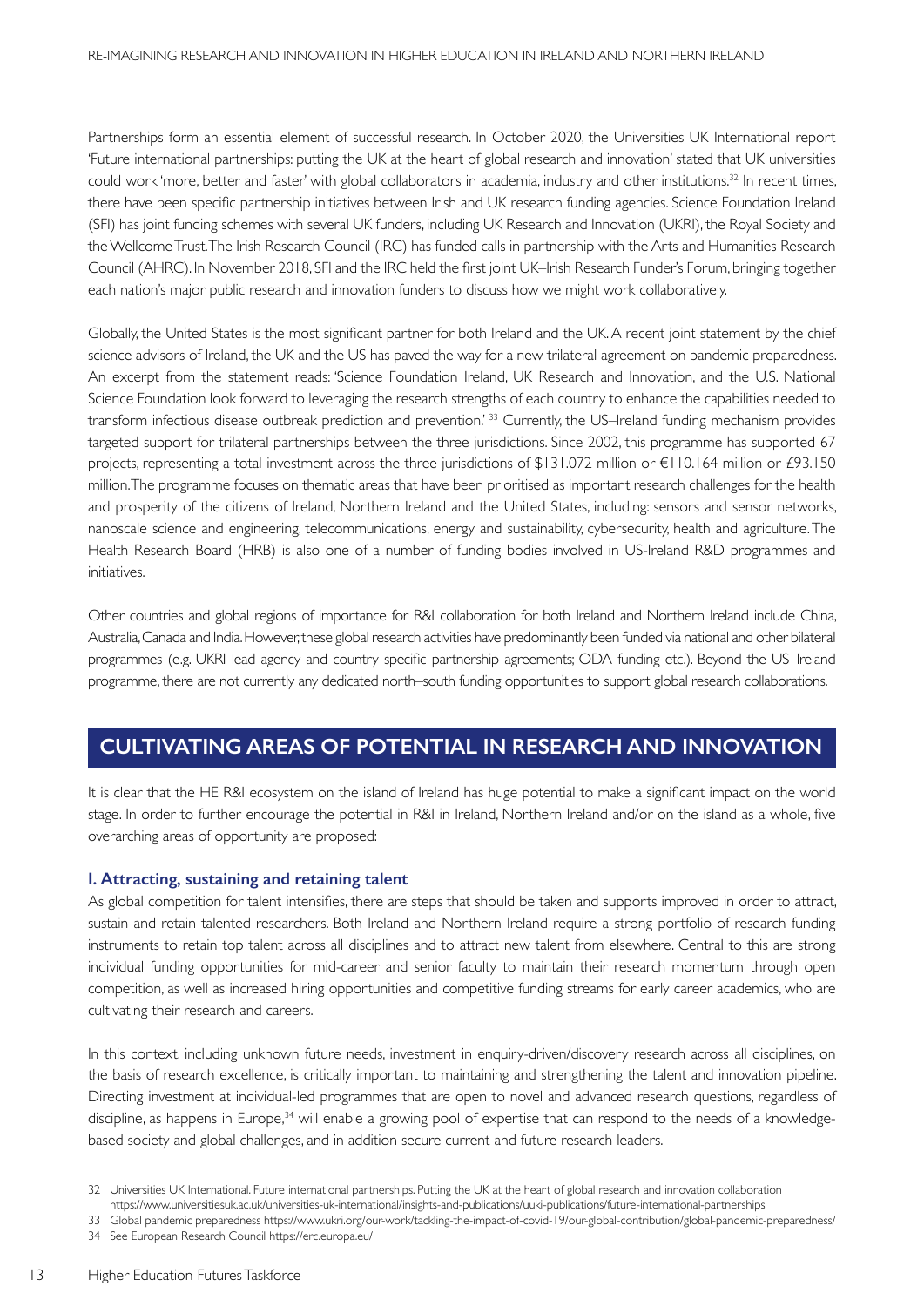In particular, the precarity of research careers during the early stages is a challenge in Ireland, Northern Ireland and across Europe. Systemic change is necessary to create diverse, secure and sustainable career paths based on equality, diversity and inclusion in HE. A recent OECD report (May 2021), 'Reducing the precarity of academic research careers', provides a set of policy options to improve working conditions and professional development, better link funding to human resources and promote equal opportunities and diversity in order to minimise precarity in academia.<sup>35</sup> There is an opportunity for the island of Ireland to lead on this at an international level. We welcome the Irish Universities Association's Researcher Career Development & Employment Framework<sup>36</sup> to provide consistent terms and conditions of employment for researchers across the HE system in Ireland. However, HEIs in Ireland and Northern Ireland should build further on this in order to implement an all-island framework with an agreed set of principles to support early, mid- and senior career researchers, addressing research culture, employment and career development. In the UK, a steering group to oversee the development of R&D People and Culture Strategy was set up by the Department for Business, Energy and Industrial Strategy.<sup>37</sup> Support structures and mentoring arrangements should be standard policy. Varied career pathways should be developed to allow fluid mobility of researchers between academia and the public and private sectors. Funding schemes that allow academic researchers to engage with policy makers, civil service and industry across the island of Ireland through placements and addressing challenges of employability and human capital development will increase the attractiveness of our research systems.

Finally, doctoral training is vital for the future success of R&I in both jurisdictions and is a potential area for greater co-operation on an all-island basis. In Ireland, the National Framework for Doctoral Education should be reinforced and supported financially.38 For institutions where there is a lack of scale in terms of numbers of research students, shared mechanisms to enhance their experience should be supported and adopted. An example framework would be the Advance HE Aurora programme, which aims to bring together future female leaders within the academic setting with a view to building capacity and networks.39 Thus, as well as having interinstitutional doctoral colleges, training, mentoring and development could also be delivered to interinstitutional cohorts. Furthermore, specific mechanisms and funding should be created to support programmes for disadvantaged and under-represented learners to undertake research degrees. For maximum impact for the island, graduates should be facilitated in moving to other HEIs across the island for research studies. In this context, consideration should be given to an all-island HE and research area. Such an area would provide greater postgraduate and undergraduate student mobility and would have the mutual benefit of retaining talent on the island.This could draw from the experience of the Nordic countries in which an HE area has been utilised between EU and non-EU member states.

Culture in HEIs is also key within the R&I ecosystem, and for the attraction and retention of researchers. A healthy research culture is important to support wellbeing, which in turn improves the quality of research. Principles of equality, diversity and inclusion should underpin all researcher career development and opportunities, regardless of career stage or discipline. Research integrity and ethics must be core to the research culture, rewarding and incentivising these behaviours in addition to open research and scholarship. For wide scale implementation of best practice in research, appropriate resources must be put in place at national levels.

#### **II. Playing to our strengths: frameworks for knowledge creation, sharing and impact**

Global events have focused attention even more acutely on sustainability, across all its dimensions. The HE ecosystem will need to implement new measures to achieve the UN Sustainable Development Goals (SDGs) and for Ireland the EU Green Deal. Mobilising to accelerate sustainable and inclusive development, and the transition to resilient, knowledge-based societies requires innovative mechanisms, knowledge and expertise from across the R&I ecosystem.

https://www.iua.ie/for-researchers/researcher-career-framework/ 37 Research and Development People and Culture Strategy Steering Group

<sup>35</sup> OECD 2021 Reducing the precarity of academic research careers https://www.oecd.org/publications/reducing-the-precarity-of-academic-research-careers-0f8bd468-en.htm

<sup>36</sup> Irish Universities Association. Research career development & employment framework

https://www.gov.uk/government/groups/rd-people-and-culture-strategy-steering-group

<sup>38</sup> National Framework for Doctoral Education https://hea.ie/assets/uploads/2017/04/national\_framework\_for\_doctoral\_education\_0.pdf

<sup>39</sup> Aurora Advance https://www.advance-he.ac.uk/programmes-events/aurora

<sup>40</sup> UN Development Sustainable Goals https://sdgs.un.org/goals and EU Green Deal https://ec.europa.eu/info/strategy/priorities-2019-2024/european-green-deal\_en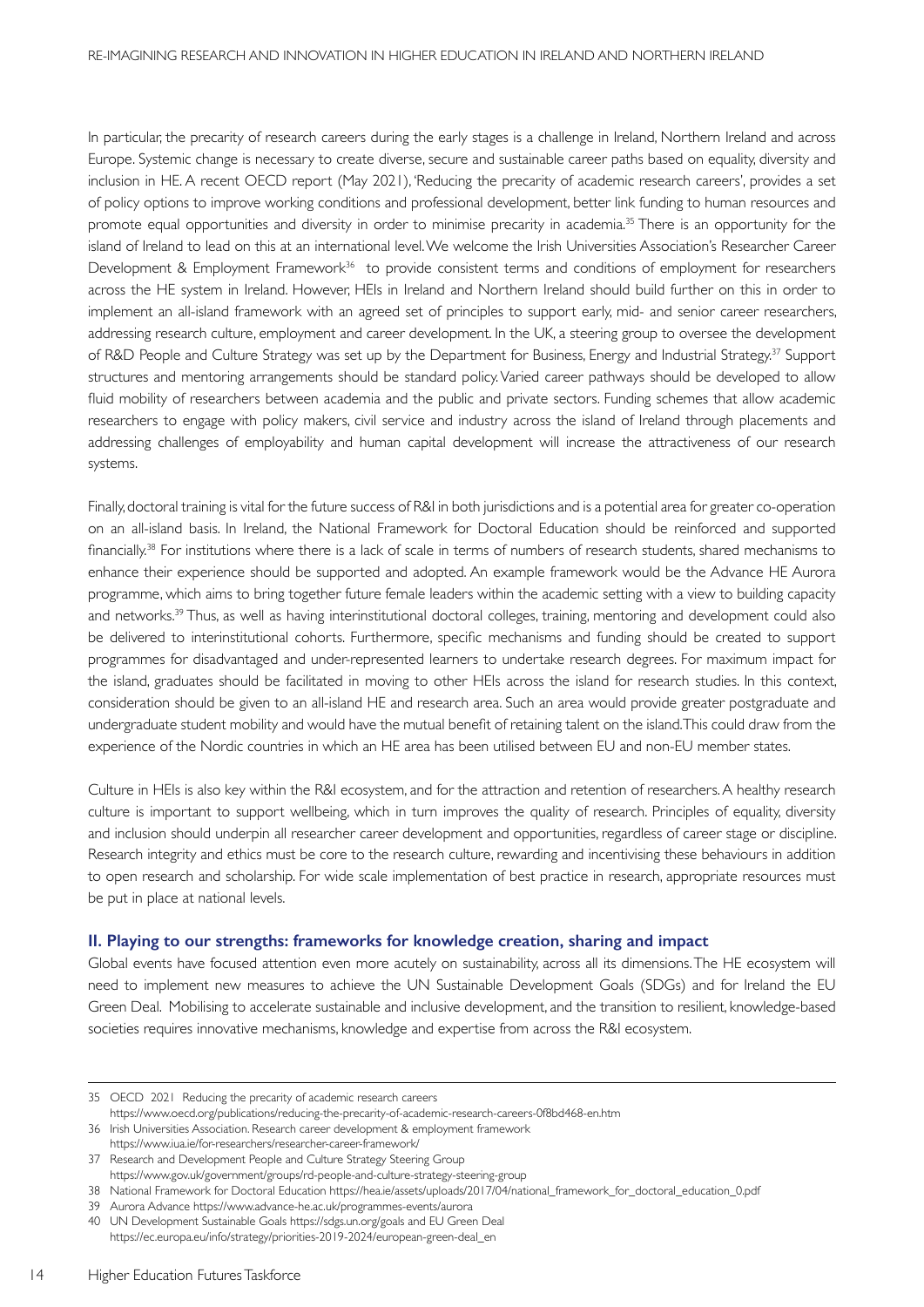To build agility and preparedness for frontier research across all disciplines, seed funding to build multi and transdisciplinary research networks and the co-design of initiatives is required. To create a culture of interdisciplinary working, there is a need for greater communication, understanding and collaboration across and between disciplines working on the same topic. The full integration of the humanities, social sciences and creative arts in research funding calls would enhance a holistic response to societal challenges. Assessment by funders must include international panels of experts from a mixed set of disciplines. Furthermore, in the context of career development and progression, recognition and reward for individuals and activities that lead to excellent R&I in both specific and multidisciplinary areas are required.

The shape and size of the public R&I systems in Northern Ireland, Ireland and on the island as a whole, demonstrate the potential for leadership in the area of interdisciplinary research (IDR), and in par ticular in optimising the embedding of AHSS research for local societal and/or global goals. There is also the potential for leadership in enabling co-creation of knowledge through research partnerships outside academia, building on the track record of HE and industry working in partnership to solve research problems. National frameworks and supportive systems for involving and engaging citizens, civil society and public/cities authorities in R&I have been developed and promoted by HEIs in Ireland in recent decades including the Engaged Research Framework<sup>41</sup> which has also developed supports for funding agencies and policy makers.<sup>42</sup> This could be further advanced with the creation of all-island frameworks for enhanced partnerships. As an island, there is ample room for an innovative testing ground on intersectoral and cross-border collaborative partnerships.

In a context where a diverse portfolio of research and innovation is required to push the boundaries of knowledge and future-proof the system for yet-to-be-identified needs, HEIs have long understood the need to work across the sector in order to identify gaps in our knowledge and anticipate future needs. HEIs should implement a strategy to enhance the diversity of research across the entire ecosystem and declare their priorities and their hubs of research expertise so as to enable clarity for the public in terms of the coherence of the HE R&I system. This exercise could be considered on a jurisdictional or all-island basis.<sup>43</sup>

Citizen engagement in research will strengthen the understanding of the missions HEIs will work on. Ireland and Northern Ireland can be ambitious and creative and ensure that appropriate instruments are in place to connect the expertise in the academic research community to innovators, industry and enterprise and civil society as well as to government policy in a structured and transparent manner. The strong tradition of innovative programmes to encourage collaboration at the academic and industry interface should be continued and built upon to include a greater breadth of research end-users.

Finally, in the context of knowledge sharing, at a time when copious misinformation has become widespread, research integrity and responsible research is paramount. A trust in science by the public is crucial; without this, research cannot contribute to society and its impact will be diminished as a result. Research integrity and research ethics must be at the heart of research performance and knowledge sharing.

#### **III. Leveraging the distributed excellence model and boosting regional development and innovation**

Over the past two decades, the development of HE and research performing systems in Ireland and Northern Ireland have been characterised by investment in interinstitutional centres and collaborative initiatives, whether regionally or nationally, reflecting a policy of increasing investment in R&D, in parallel with increasing collaborative research between institutions

<sup>41</sup> See Campus Engage https://www.campusengage.ie/wp-content/uploads/2019/12/Campus-Engage-Engaged-Research-Policy-Briefing-for-HEIs-Published.pdf

<sup>42</sup> Ibid

<sup>43</sup> One such initiative is AIREN (All-Island Research Excellence Network).This initiative was launched in 2021 when UCD, UU and QUB joined forces to connect research managers and administrators across the island with the support of Inter-Trade Ireland's Synergy initiative. AIREN strengthens the links between the partner universities and provides the opportunity for collaborative research and synergistic activities across the island. See https://airen.network/. In addition, a recent MoU between, 'the ADAPT Centre at Dublin City University (DCU) and the BT Ireland Innovation Centre (BTIIC) at Ulster University' aims to foster future research and development collaboration in the broad areas of Ar tificial Intelligence and Information Technology. The new partnership will focus on three main areas: exchange programmes for staff and students; joint research projects; and collaborative seminars and conferences to encourage information exchange.' See 'New cross-border collaboration to boost innovation in Ar tificial Intelligence and InformationTechnology.' https://www.dcu.ie/commsteam/news/2021/jul/new-cross-border-collaboration-boost-innovation-ar tificialintelligence-and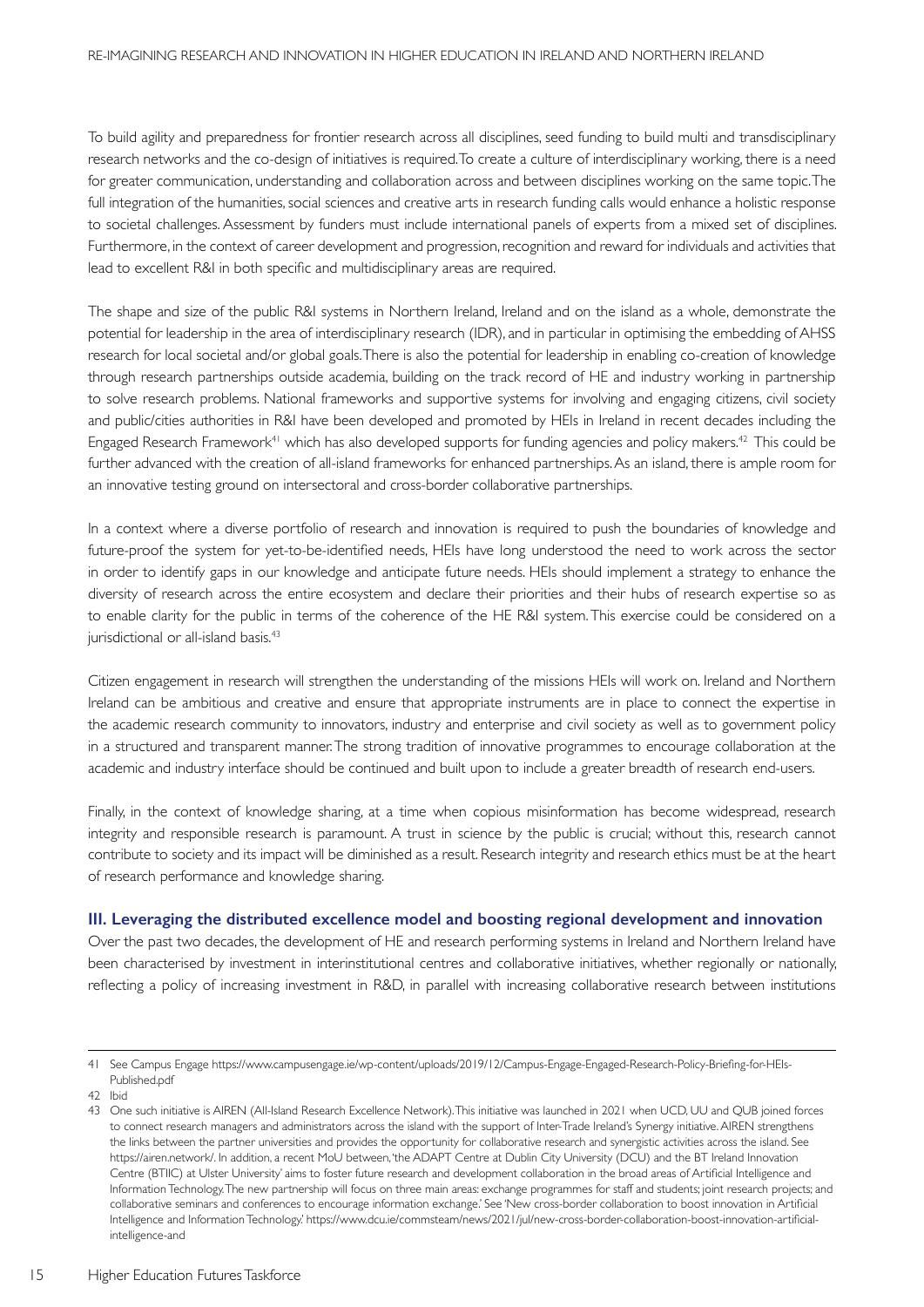and with industry. Furthermore, in Ireland, the establishment of TUs was designed to strengthen the HE system and support balanced regional growth, particularly in areas which have comparatively lower levels of R&I intensity.<sup>44</sup>

The approach as set out above is grounded in a distributed excellence model for R&I. The concept of 'distributed excellence' derived from a discussion paper at the German and Polish rectors' conferences in 2017. Rather than producing a small number of excellent institutions, the initiative showcased the wide spread of research quality across institutions with universities securing funding for research clusters that highlight international excellence in a certain discipline or interdisciplinary field of research. 'The paper concluded that distributed excellence should be at the core of the European university system, which for economic, social and political reasons cannot be based on a handful of outstanding flagship universities alone. Distributed excellence should not, however, be interpreted as a social assistance programme aimed at bringing all universities to the same level. At its heart is competition.'45

The distributed excellence model is also in accord with current UK government policy. The UK, by most agreed measures, is significantly unbalanced economically (in terms of income, productivity and economic growth). <sup>46</sup> As the Higher Education Policy Institute (HEPI) report ('Regional policy and R&D: evidence, experiments and expectations') notes, the depth and extent of spatial inequalities is stark and this is accompanied by a 'geography of discontent'. <sup>47</sup> The Nesta report by Richard Jones and Tom Forth<sup>48</sup> 'The missing £4 billion: making R&D work for the whole UK' makes the point that 'Government investment in R&D is highly geographically imbalanced. If the government were to spend at the same intensity in the rest of the country as it does in the wider South East of England, it would spend  $£4$  billion more. This imbalance wastes an opportunity to use public spending to "level up" areas with weaker economies and achieve economic convergence.' The report notes that Northern Ireland has low levels of public investment but slightly higher private sector spending on R&D. This confirms the UK pattern where public sector R&D is more geographically concentrated than private sector R&D.

In a heathy ecosystem, it is clear that individual institutions each have distinct strengths and excellence in research but can use these to complement and support a broad ecosystem. Such an approach is similar to the UK's Place agenda. It is clear that as part of this policy, effective structures need to be in place to allow capacity to be achieved so as to contribute to regional, national and in turn international economic and social cohesion. In Ireland, the TUs are important as potential hubs or as part of clusters to drive knowledge creation, R&I collaboration and knowledge sharing. Taken together, the traditional research-intensive universities, the newly established TUs and other HEIs have a strong footprint across Ireland's regions, and there will be significant capacity for them, individually and collectively, to deliver fur ther regional development.A bedrock of strong clustering activity providing leadership in partnering with other R&I performers and stakeholders, including in industry, the arts and tourism sectors, to deliver on their mission in a local, regional and national context would be formed. However, overall government investment in R&I will have to increase in order to 'make room' for the growth in R&I capacity in TUs. It will not be sufficient for the current investment to be 'redistributed' between the traditional universities andTUs.

#### **IV. Prioritising funding and investment to ensure future sustainable and resilient public R&I systems**

As small, open, export-driven economies, Ireland and Northern Ireland must be ahead of the curve in terms of investment in R&I. In Ireland, an increase in public investment in research is needed to achieve the national objective of moving from being a Strong Innovator to an Innovation Leader. Annual research funding would need to be increased by an additional €350 million/year to reach the EU average of 1.3% for GBARD as a percentage of total government expenditure. In Northern Ireland, R&D investment sits at 1.6% of GDP, compared to the UK average of 1.7%, with the UK aiming to increase R&D expenditure as a proportion of GDP from 1.7% to 2.4%. Increasing investment in R&D is a critical approach; expecting to compete effectively with other nations in the absence of investing at proportionate levels is not realistic.

https://www.universityworldnews.com/post.php?story=20181116095806949

<sup>44</sup> Report of the TU Research Network 2019 https://hea.ie/assets/uploads/2019/12/Report-of-the-TU-Research-Network-2019.pdf

<sup>45</sup> University World News, Distributed excellence – A model for European HE

<sup>46</sup> See Higher Education Policy Institute paper, https://www.hepi.ac.uk/2021/05/19/what-does-levelling-up-rd-look-like/

<sup>47</sup> Chaytor, S., Gottlieb, G. and Reid, G. Regional policy and R&D: evidence, experiments and expectations https://www.hepi.ac.uk/wp-content/ uploads/2021/05/Regional-policy-and-RD\_HEPI-Report-137-FINAL.pdf

<sup>48</sup> Forth, T. and Jones, R. The missing £4 billion https://www.nesta.org.uk/report/the-missing-4-billion/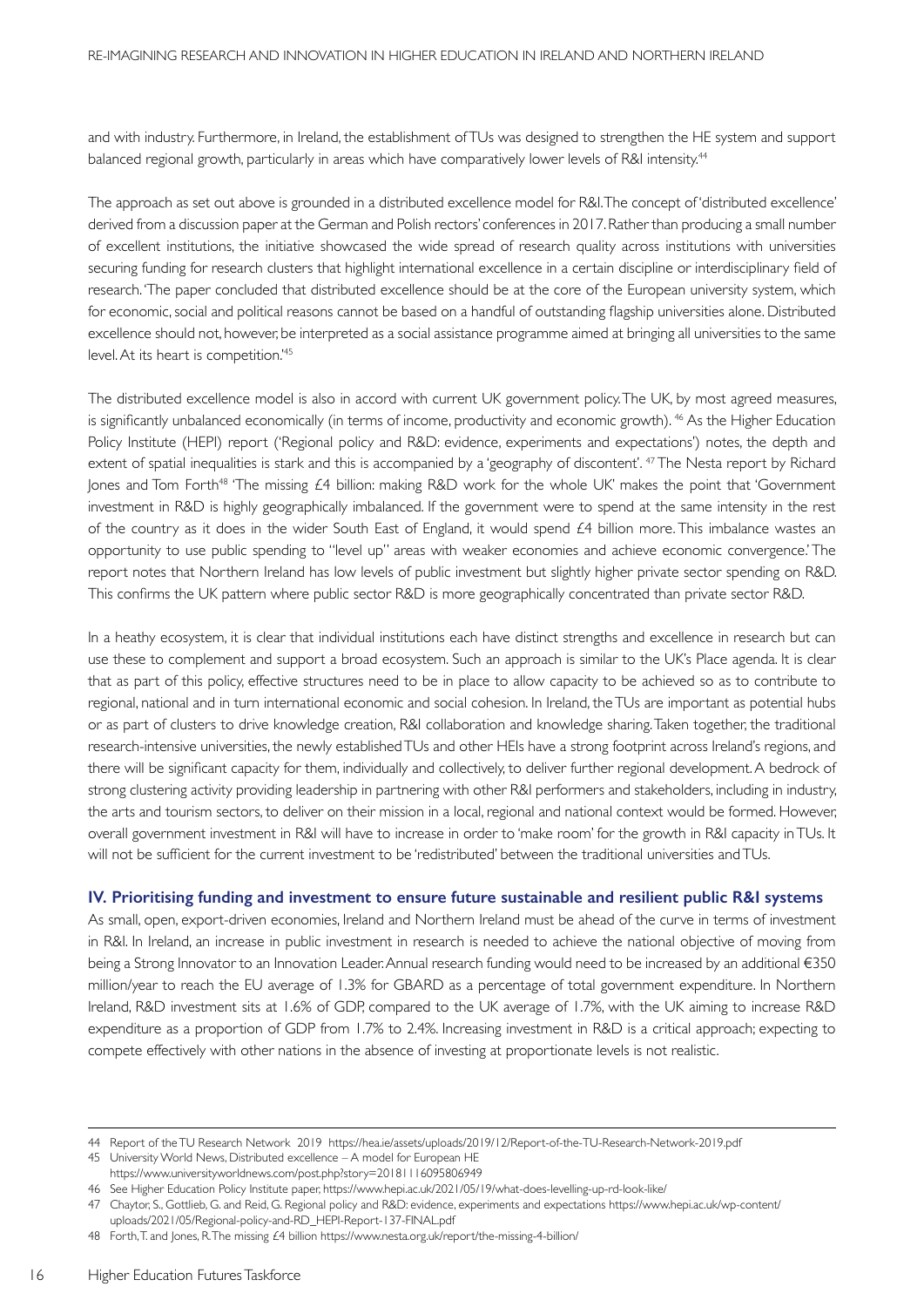It is imperative to ensure both Ireland and Northern Ireland have a portfolio of balanced assets across foundational research, missions and priority-driven research, innovation, infrastructure and core research funding for HEIs.49 This would ensure that there is a broad-based ecosystem with agility in an unknown future, complemented by investment in targeted areas of research relevant to the SDGs and industrial sectors.

There is an ever-more-pressing need in Ireland and Northern Ireland for programmes to support and enhance research infrastructure to enable HEIs in both jurisdictions to be globally competitive.50 Many research leaders have been lost to international competitors as a consequence of key infrastructure and individual funding programmes ceasing and not being re-established. Investment in facilities, digital infrastructure and highly skilled research support staff to derive maximum benefit from broader R&D investment is required.

A component of the solution to this, which would be efficient use of investment, is the creation of a database of high-end research infrastructure and a policy, and framework, to enable the sharing of such facilities, ideally on an all-island basis. Such an initiative would have benefits for researchers both in the public and private sectors, but also for governments by increasing the return on investment.

Research funding structures also require consideration. A reconfiguration of the research agencies in Ireland should avoid duplication and fragmentation while maintaining a multi-agency approach and actively promoting interdisciplinary work and advancing distributed excellence in strategic areas. It is important that funders work within a shared and agreed set of national policies each with its own well-defined remit. For example, the pillar structure of Horizon Europe could be usefully mirrored in Ireland. Consideration could also be given to the EU/UK structure of an Innovation Council and a Research Council for all disciplines.

It is noted that a diversity of funding sources which have clear roles and mandates, and which fulfil different policy objectives, strengthens a system. In Ireland, coherence can be achieved through an overarching independent advisory council for R&I policy. Understanding the synergies, interdependencies and opportunities within the global ecosystem would seem key to allowing governments on the island to build added value to the overseas funding schemes, such as Horizon Europe and US–Ireland.

### **V. Strategic collaboration to leverage benefits for Northern Ireland and Ireland**

### *a) Enhance partnerships and all-island collaboration for mutual benefit*

While there are differences in R&I institutional and research funding models in Ireland and Northern Ireland, all areas have been impacted adversely by the pandemic. There is now a timely opportunity to enhance collaboration and work towards mutually beneficial common objectives in R&I at an all-island level.'Cooperation and collaboration can enhance the quality of research and science, avoid unnecessary duplication, provide economies of scale, and address issues that can only be solved by working together.' <sup>51</sup> International partnerships will be very important to Ireland and Northern Ireland in the future as the global research landscape evolves.

Significantly, all-island collaboration on R&I would create a foundation for enhanced engagements and leveraging of funds from the UK (for Northern Ireland), Europe (for Ireland and Northern Ireland) and other countries such as the USA (both jurisdictions).

New partnerships could be formed and existing ones boosted by drawing on the relative strengths, north and south, for shared benefit.The size of each of the jurisdictions, and the relatively strong connections with stakeholders outside academia, provide a unique opportunity to leverage these relationships for mutual benefit, and enable joint strategic approaches to

<sup>49</sup> It should be noted also that the funding gap between Northern Ireland and other regions of the UK narrowed between 2017/18 and 2019/20 largely due to the circa £16 million (which was reduced in 2015/16) being re-introduced and baselined for local HE funding. 'HE funding information from Department for the Economy Northern Ireland'.

<sup>50</sup> PRTLI in Ireland, and SPUR in Northern Ireland.

<sup>51</sup> See the Global Research Council https://www.globalresearchcouncil.org/about/global-research-council/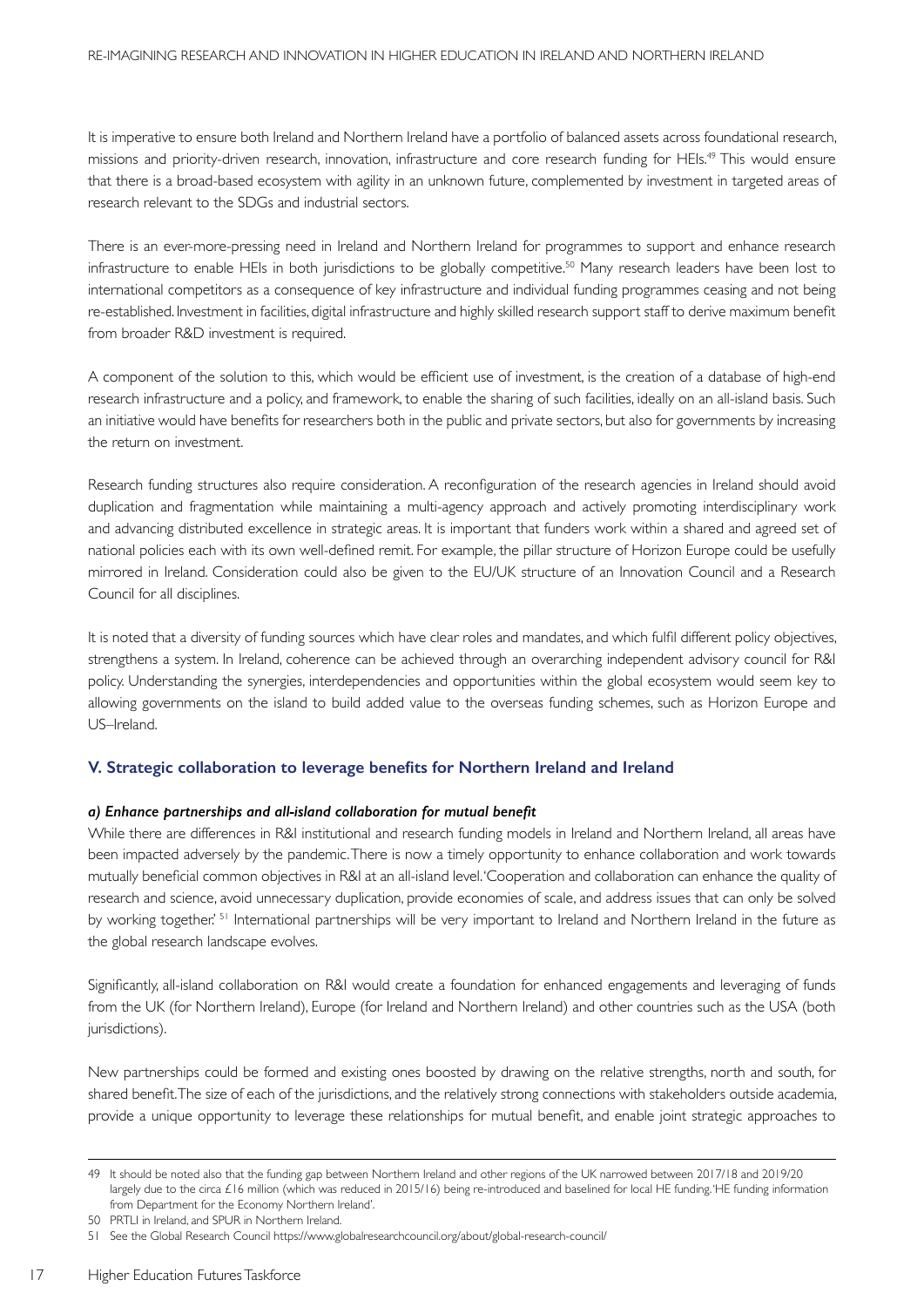addressing local and/or global challenges. The recent announcement of €40 million for a HEA-managed north–south research programme52 provides an excellent opportunity to seed future research activity and talent to prepare for the unknown challenges that our citizens and societies will face.

In order to optimally leverage strengths and capacity in both jurisdictions, a 'staircase' approach should be adopted. This would encompass mechanisms for individuals and small groups to collaborate, transient initiatives to address particular research questions or challenges and potentially the establishment of all-island centres and initiatives. This also recognises that in terms of specific mission-focused centres and large initiatives, the governments would determine priorities based on complementarity and existing strengths, etc. This would require identifying and connecting the complementarities of national R&I systems to help promote bilateral and multilateral collaboration between jurisdictions, in turn raising the standards and quality of R&I. The principles of distributed excellence could be utilised across both jurisdictions and supported accordingly. The respective governments and government agencies would accommodate different sizes of initiatives including collaborative research projects of institutes of technology, TUs, universities and, where applicable, industry, the arts sector and society as a whole. Best practice assessment would be by international experts and peers.

In making these new proposals, it is noted that there is also an opportunity to further develop the support for Inter-Trade Ireland, Invest NI and Enterprise Ireland who have all played a strategic role in providing funding, support, knowledge and practical cross-border initiatives and partnerships between SMEs, industries and academia for some time. Continued and enhanced bilateral partnering between funding agencies in Ireland and the UK would be an important underpinning component of the ecosystems.<sup>53</sup>

In terms of sources of funding external to Ireland and the UK, Horizon 2020 has been important, and, in conjunction with Interreg A programmes, critical to supporting cross-border research collaborations. The PEACE PLUS programme, which merges the Peace programme with Interreg A, will continue to be important in this regard.

International partnerships are also key to future developments in R&I across the island. US–Ireland funding mechanism providing targeted support for trilateral partnerships between the three jurisdictions. Strengthening existing partnerships and enabling new ones within this frame will be important for dynamic and robust R&I all-island collaboration.

#### *b) Establish an all-island research and innovation advisory council*

Establishing a Research & Innovation Advisory Council on the island would provide a continuously updated source of expert policy advice and evaluation to both jurisdictions and governments and their agencies on the various aspects of R&I policy. Strategic decisions need to be coupled with policy development and governments must garner independent advice in their development for R&I. While there are structures in place in the UK for providing advice and guidance to government in relation to R&I policy, there is currently no similar structure in Ireland and this needs to be addressed. Aligning a new advisory council in Ireland with a body with an advisory role on the shared island would be hugely beneficial.The remit for an all-island advisory council should be an identification of opportunities within the ecosystem and beyond, to audit success, to look at complementarity and potential synergies of mutual benefit for both jurisdictions and to advise on strategy.

This advisory council could, for example, consider the need to establish an all-island HE and research area. In addition to the aforementioned high-level remit for an all-island advisory council, similar to the Global Research Council, this organisation could also have a role to promote the sharing of data and best practices for high-quality collaboration among all-island HEIs and civil society. The pandemic has shown that having impartial academic-led input from experts can provide evidence-led information for government and civic leaders to draw upon, in order to make critical decisions in both the long and short term.

<sup>52</sup> Taoiseach and Minister Harris announce €40 million funding for North-South Research programme.

https://hea.ie/2021/07/05/taoiseach-and-minister-harris-announce-e40-million-funding-for-north-south-research-programme/

<sup>53</sup> Funding arrangements between SFI, UKRI, IRC all contribute to enhanced collaboration and partnerships. See also research and higher education on the island of Ireland after Brexit. A report by the Royal Irish Academy Brexit Taskforce https://www.ria.ie/sites/default/files/roi\_brexit\_report-\_e-version-1.pdf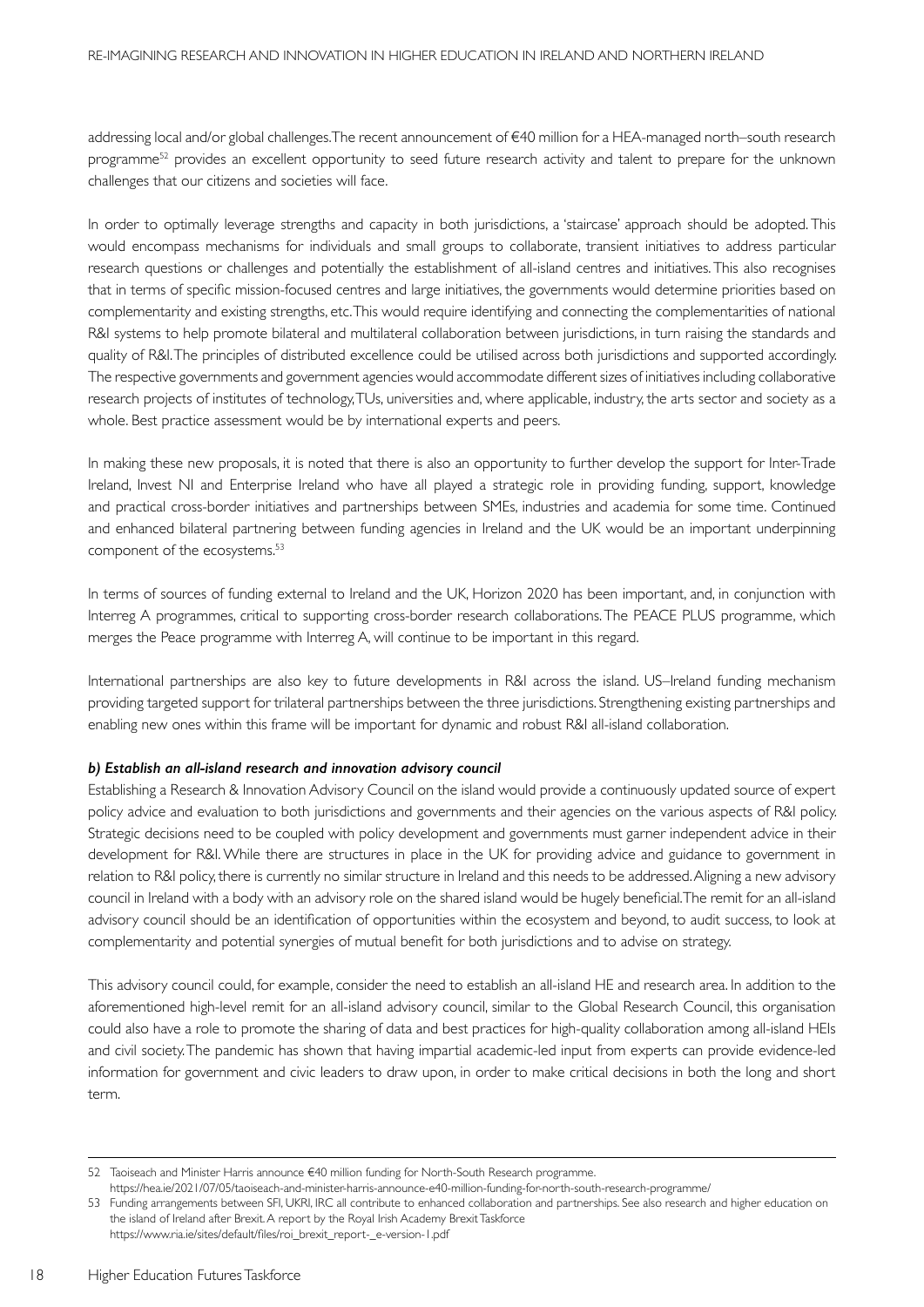## **CONCLUSION**

As the HE sector undergoes transformation, opportunities and challenges, it has never been better placed to harness the uniqueness of two jurisdictions working collaboratively and fostering cross-border connections, re-imagining R&I in the following ways:

#### **1. Attracting, sustaining and retaining talent**

- **2. Playing to our strengths, through frameworks for knowledge creation, sharing and impact**
- **3. Leveraging the distributed excellence model and boosting Regional development and innovation**
- **4. Prioritising funding and investment to ensure future sustainable and resilient public R&I systems**
- **5. Strategic collaboration to leverage benefits for Northern Ireland and Ireland**

Taking the initiatives and opportunities discussed in this paper forward will change the landscape of R&I on the island, reaching beyond university walls and having a transformative impact and inviting all stakeholders and participants to be involved in shaping and changing R&I culture. A range of initiatives are essential for driving the sustainability agenda and tackling global challenges. For both regional and national development, over-reliance on institutional competition is detrimental, rather than the fostering of collaboration, and the sharing of expertise and resources. An ecosystem with diverse institutions which are differentiated, but complementary, optimises synergies and impact.

Re-imagining a new landscape for R&I necessitates implementing strategies and policies to underpin the future ecosystem of HE on the island. Knowledge connects us all and as a small island, Ireland and Northern Ireland can be ambitious, innovative and creative and ensure that appropriate instruments are in place for R&I in HE to flourish.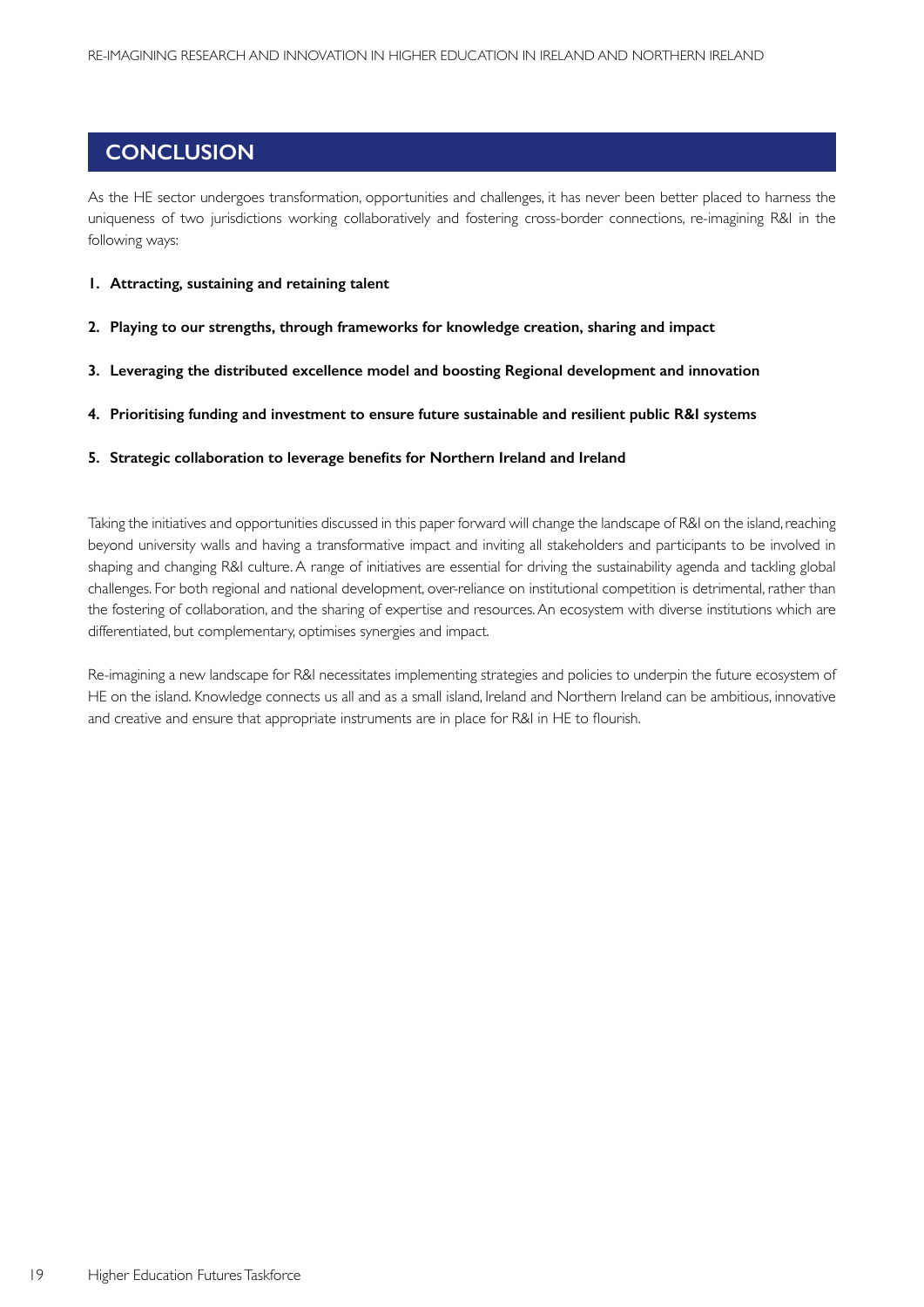## **APPENDIX**

#### **Members of the HE Futures Research and Innovation Subgroup**

Dr Jennifer Brennan, Director of Research, Development and Innovation, Technological Higher Education Association (THEA)

Marie Cowan, MRIA, Science Director with the British Geological Survey (BGS) and Director at the Geological Survey of Northern Ireland (GSNI), at the Department for the Economy (DfE) in Northern Ireland

Dr Michael Creane, Research Fellow, National University of Ireland Galway

Professor Emma Flynn, Co-chair Research and Innovation subgroup, Pro-Vice Chancellor for Research and Enterprise, Queen's University Belfast

Dr Lisa Keating, Director of Research and Innovation, Irish Universities Association

Gerry McKenna MRIA, Senior Vice-President, Royal Irish Academy

Helene McNulty, MRIA, Director of the Nutrition Innovation Centre for Food and Health (NICHE), University of Ulster

Eucharia Meehan, MRIA, Co-chair Research and Innovation subgroup, Registrar and CEO, Dublin Institute for Advanced Studies

Brian Norton, MRIA, RIA Secretary for Policy and International Relations, RIA Chair of Policy Oversight Group, TU Dublin

Dr Róisín Smith, Policy and International Relations, Royal Irish Academy

*The opinions expressed in this discussion paper are those of the HE Futures Research and Innovation subgroup and do not necessarily represent those of the Royal Irish Academy.*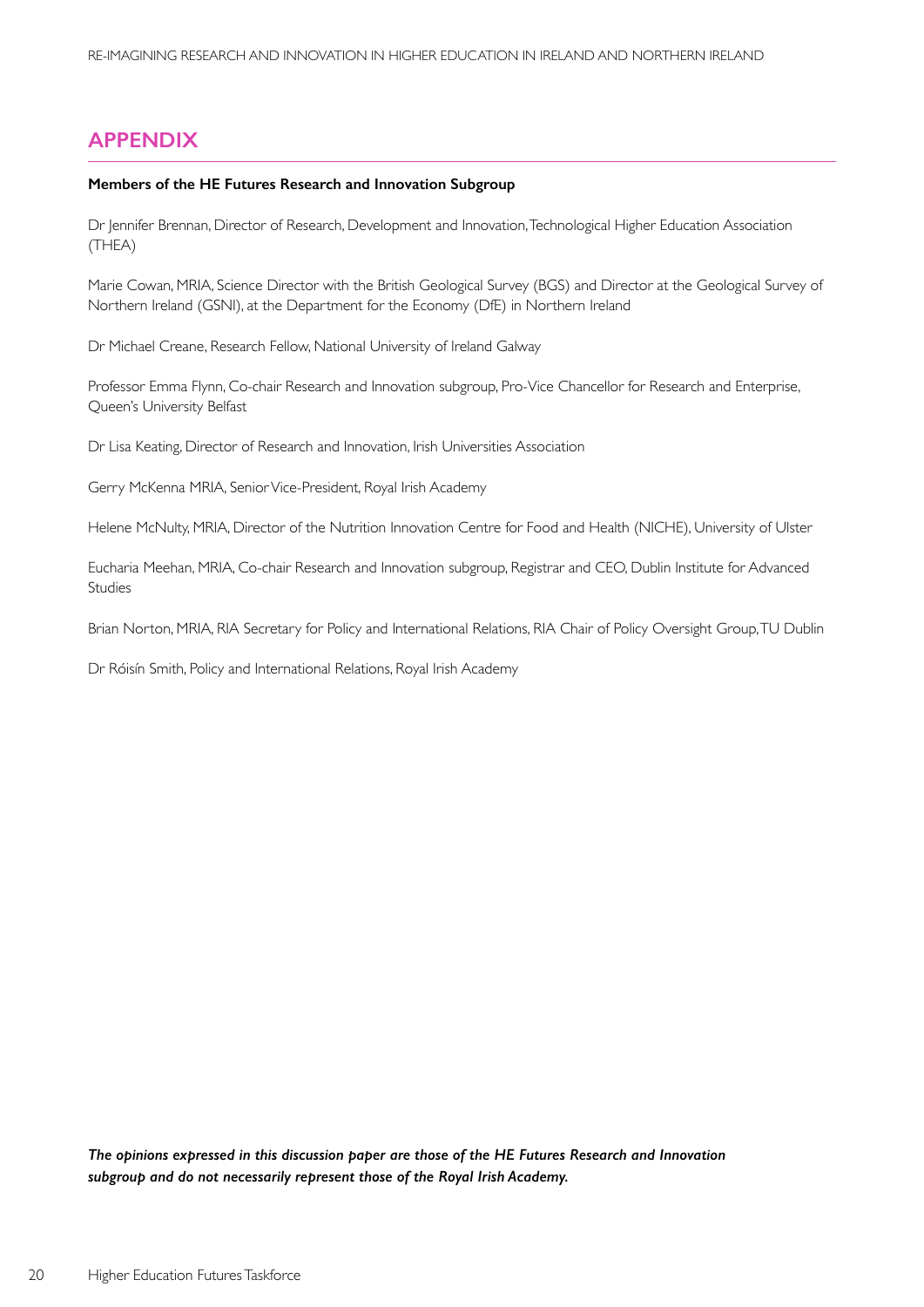## **REFERENCES**

Central Statistics Office (CSO), Business Expenditure on Research and Development https://www.cso.ie/en/releasesandpublications/er/berd/businessexpenditureonresearchdevelopment2017-2018/

Chaytor, S., Gottlieb, G. and Reid, G. Regional policy and R&D: evidence, experiments and expectations https://www.hepi. ac.uk/wp-content/uploads/2021/05/Regional-policy-and-RD\_HEPI-Report-137-FINAL.pdf

Department for the Economy, Northern Ireland Skills Strategy. A skills strategy for Northern Ireland – skills for a 10x economy https://www.economy-ni.gov.uk/sites/default/files/consultations/economy/skills-strategy-10x-economy-consultation.pdf

Department of Enterprise, Trade and Employment, R&D budget 2019–2020. https://www.gov.ie/en/publication/3d811-the-rd-budget-2019-2020/

Department of Further and Higher Education, Research, Innovation and Science. Statement of strategy submissions from government departments

https://assets.gov.ie/125791/10772d42-90d5-42ff-8d38-a96b6eee7ea3.pdf

Duda, G., 2018 University World News, Distributed excellence – A model for European HE https://www.universityworldnews.com/post.php?story=20181116095806949

European Commission, New communication: the global approach to research and innovation. Europe's strategy for international cooperation in a changing world https://www.eucelac-platform.eu/news-and-events/news/newcommunication-global-approach-research-and-innovation-europes-strategy

European Innovation Scoreboard https://ec.europa.eu/growth/industry/policy/innovation/scoreboards\_en

European Innovation Scoreboard 2021, Ireland Country Report https://ec.europa.eu/docsroom/documents/45919

European Regional Scoreboard https://ec.europa.eu/growth/industry/policy/innovation/regional\_en

European Semester 2020 Country Reports, European Commission Directorate-General for Research & Innovation https://ec.europa.eu/info/sites/default/files/research\_and\_innovation/strategy\_on\_research\_and\_innovation/ documents/2020\_compilation\_research\_and\_innovation\_sections\_in\_country\_reports.pdf

Forth, T. and Jones, R. 2020 The missing £4 billion https://www.nesta.org.uk/report/the-missing-4-billion/

Fusion Antibodies to become third Northern Irish company listed on the London Stock Exchange https://www.tughans.com/latest-news/fusion-antibodies-become-third-northern-irish-company-listed-london-stockexchange/

Higher Education Authority https://hea.ie/statistics/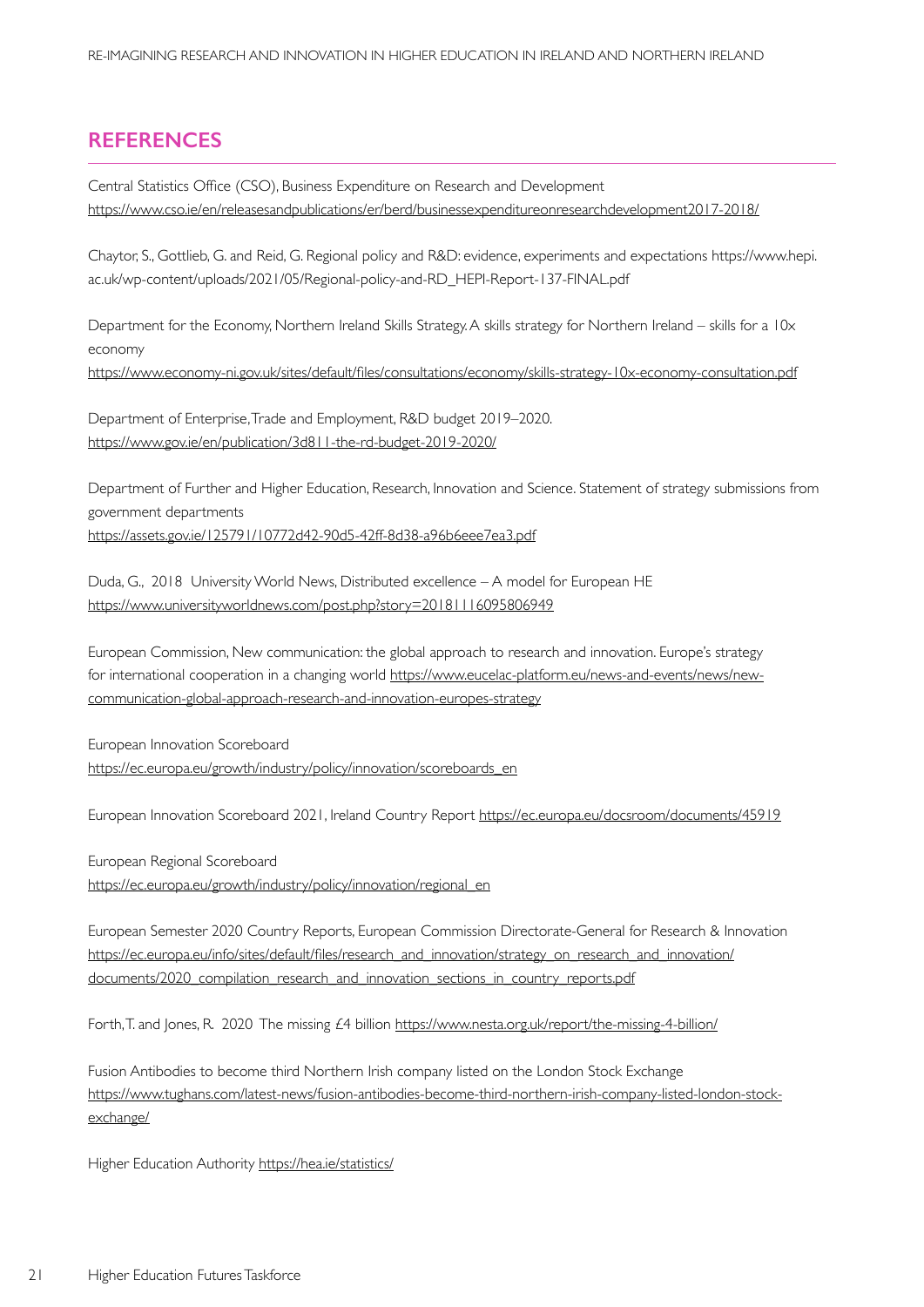Higher Education Authority, Higher Education System Performance 2014–2017 https://hea.ie/assets/uploads/2018/01/Higher-Education-System-Performance-2014-17-report.pdf

Higher Education Policy Institute paper https://www.hepi.ac.uk/2021/05/19/what-does-levelling-up-rd-look-like/

Horizon 2020 Dashboard

https://ec.europa.eu/info/funding-tenders/opportunities/portal/screen/opportunities/horizon-dashboard

Innovation strategy for Northern Ireland. Innovate NI September 2014–2025. Northern Ireland Executive https://www.economy-ni.gov.uk/sites/default/files/publications/deti/Innovation-Strategy-2014-2025\_2\_0.pdf

Innovation 2020, Ireland's strategy for research and development, science and technology. Excellence, talent, impact https://enterprise.gov.ie/en/Publications/Publication-files/Innovation-2020.pdf

LERU: League of European Research Universities, The European Research Area: priorities for research universities https://www.leru.org/files/The-European-Research-Area-Priorities-for-Research-Universities-Full-paper.pdf

McDonnell, F. 2019 Kainos to start listing on FTSE 250, https://www.irishtimes.com/business/technology/kainos-to-start-listing-on-ftse-250-1.3917479

National Research and Innovation Strategy 2021–27 consultation paper. Prepared by the Department of Further and Higher Education, Research, Innovation and Science June 2021 https://www.gov.ie/en/publication/a526a-national-research-and-innovation-strategy-2021-to-2027-consultation-paper/

New cross-border collaboration to boost innovation in Artificial Intelligence and Information Technology https://www.dcu.ie/commsteam/news/2021/jul/new-cross-border-collaboration-boost-innovation-ar tificial-intelligence-and

OECD Report: the state of higher education. One year in to the Covid-19 pandemic https://www.oecd-ilibrary.org/ education/the-state-of-higher-education\_83c41957-en

OECD 2021 Reducing the precarity of academic research careers https://www.oecd.org/publications/reducing-the-precarity-of-academic-research-careers-0f8bd468-en.htm

O'Shea, M. Taoiseach and Minister Harris announce €40 million funding for North-South research programme https://hea.ie/2021/07/05/taoiseach-and-minister-harris-announce-e40-million-funding-for-north-south-researchprogramme/

Peace Plus Programme https://seupb.eu/peaceplus

Pivotal: retaining and regaining talent https://www.pivotalppf.org/our-work/news/49/retaining-and-regaining-talent

Project Ireland 2040 https://www.gov.ie/en/campaigns/09022006-project-ireland-2040/

Regional Innovation Scoreboard 2021, UK Country Report https://ec.europa.eu/docsroom/documents/45967

Report of the TU Research Network (2019) https://hea.ie/assets/uploads/2019/12/Report-of-the-TU-Research-Network-2019.pdf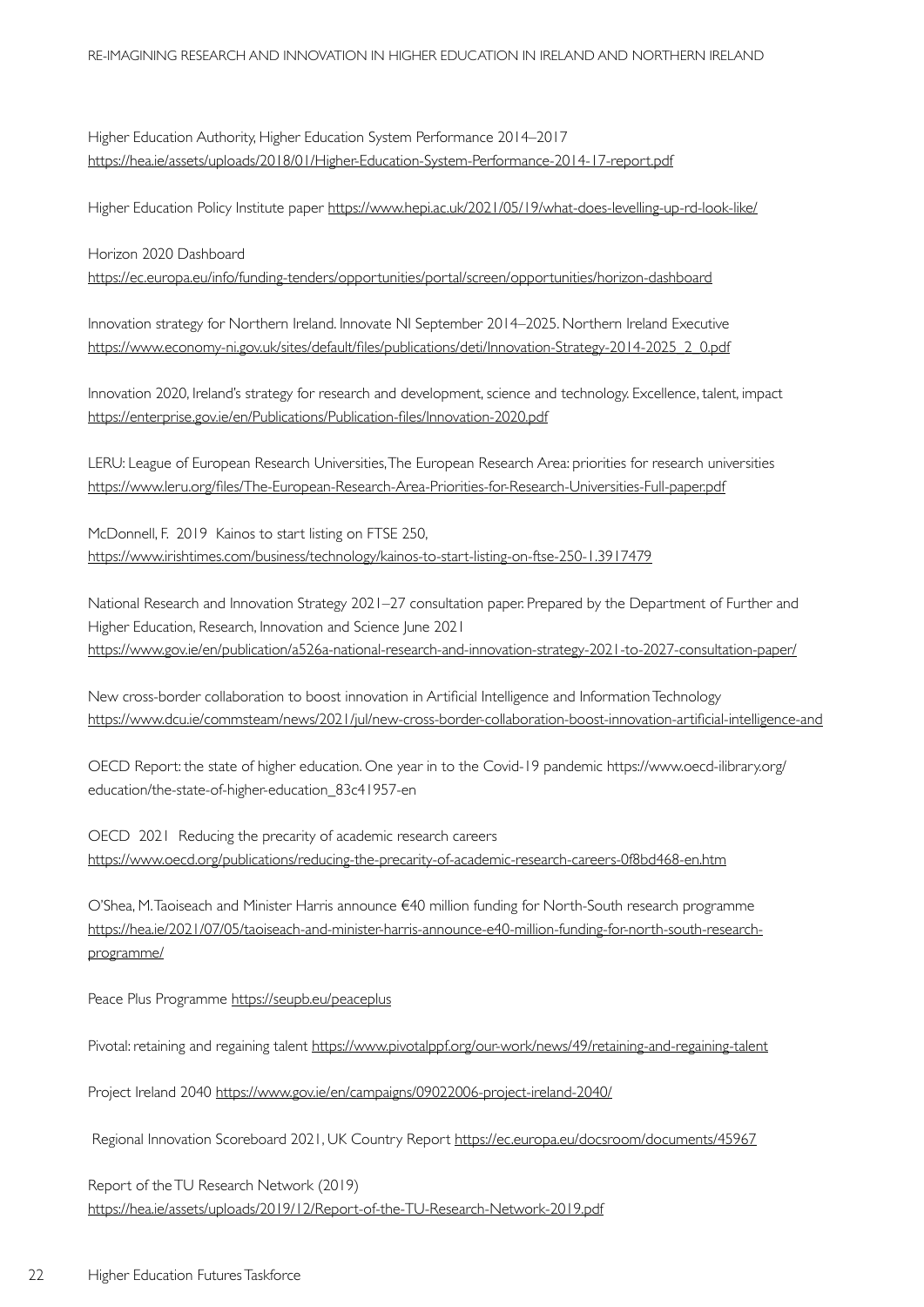Research and higher education on the island of Ireland after Brexit. A report by the Royal Irish Academy Brexit Taskforce https://www.ria.ie/sites/default/files/roi\_brexit\_report-\_e-version-1.pdf

The Royal Society, Research and innovation in Northern Ireland https://royalsociety.org/~/media/policy/projects/investing-in-uk-r-and-d/regional/factsheets/research-innovation-northernireland.pdf

Royal Society/Royal Irish Academy Workshop, 6 September 2019, Opportunities and challenges for research and innovation in the Republic of Ireland and Northern Ireland https://www.ria.ie/system/files/02-10-19-research-and-innovation-ireland-report.pdf

The Royal Society and the Royal Irish Academy, Research and innovation in the Republic of Ireland and Northern Ireland https://www.ria.ie/sites/default/files/research\_and\_innovation\_in\_the\_republic\_of\_ireland\_and\_nor thern\_ireland\_04.09.pdf

Unequal Britain: attitudes to inequalities after Covid-19 https://www.kcl.ac.uk/policy-institute/assets/unequal-britain.pdf

United Kingdom Research and Innovation, Developing university spinouts in the UK key trends in spinout activity, investments and investor involvement. July 2019 https://re.ukri.org/documents/2019/developing-university-spinouts-in-the-uk-tomas-coates-ulrichsen-v2-pdf/

Universities UK International. Future international partnerships. Putting the UK at the heart of global research and innovation collaboration

https://www.universitiesuk.ac.uk/universities-uk-international/insights-and-publications/uuki-publications/future-internationalpartnerships

What's good for the city is good for the university: higher education's vital role in the post-Covid recovery https://www.universitiesuk.ac.uk/blog/Pages/higher-education-role-post-covid-recovery.aspx